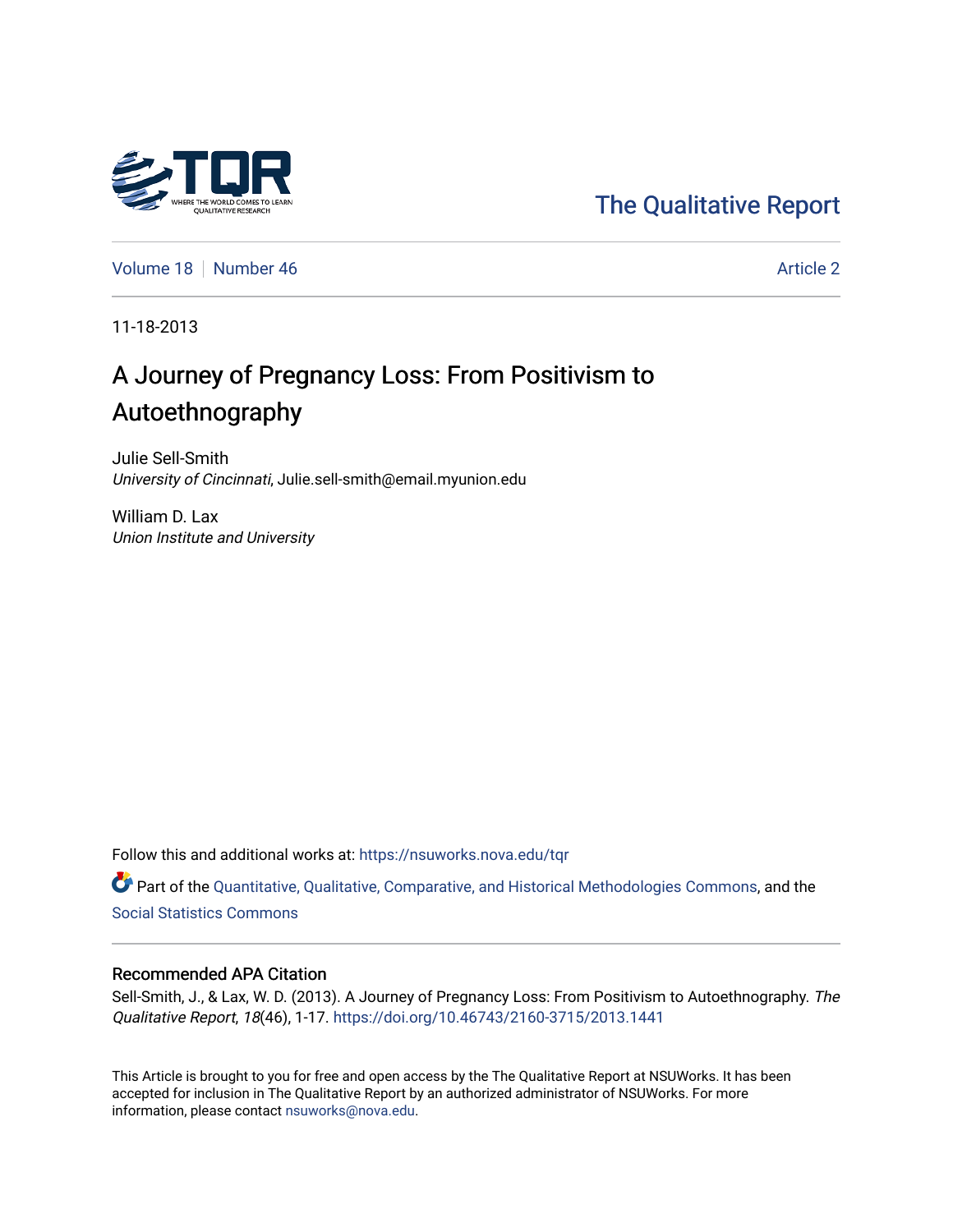

# A Journey of Pregnancy Loss: From Positivism to Autoethnography

## Abstract

When a dissertation research project exploring the impact of mind - body practices on symptoms of depression and anxiety in pregnant women with a history of miscarriage failed to yield statistically significant results, I struggled with how to demonstrate that I had gleaned knowledge from this project of nearly 3 years. When a series of parallel pregnancy losses occurred in my own life, I realized that I am heavily situated within the context of my research and need to consider my data in a different sense; one that acknowledges my own self within this process while attempting to capture the lived experiences of others. The shift to autoethnography afforded me the opportunity to demonstrate that knowledge can be generated through multiple methodologies, with one approach not being privileged over another. As this dissertation moved from an empirical study to a qualitative, autoethnographic piece, I was able to identify themes surfacing from the literature, my own experiences and participation in a pregnancy loss support group. The themes discussed include: making meaning from the experience, granting personhood status and grieving and other emotional expression.

# Keywords

Pregnancy Loss, Miscarriage, Stillbirth, Grief, Loss, Autoethnography

### Creative Commons License



This work is licensed under a [Creative Commons Attribution-Noncommercial-Share Alike 4.0 License](https://creativecommons.org/licenses/by-nc-sa/4.0/).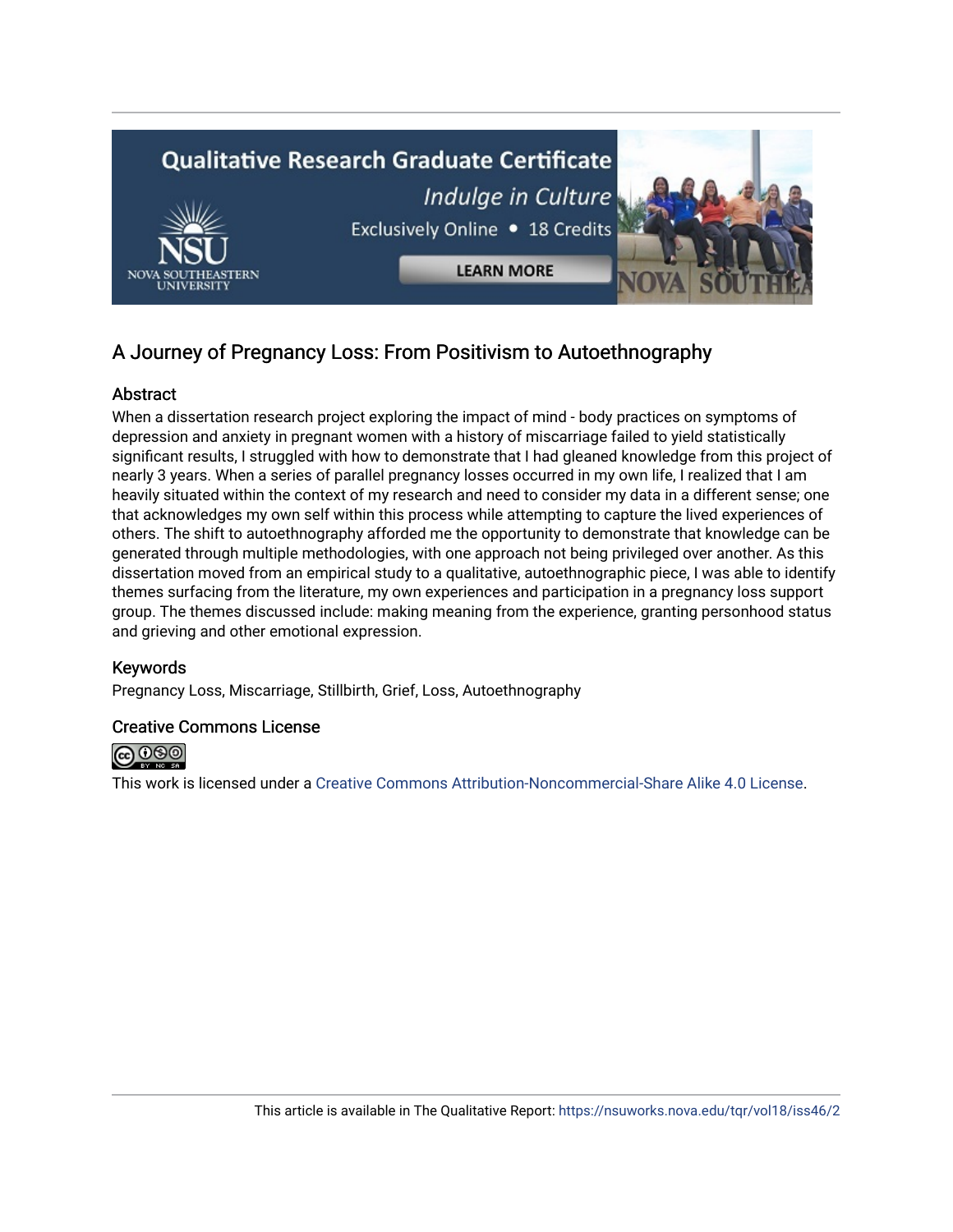美



Julie A. Sell-Smith and William Lax Union Institute & University, Cincinnati, OH, USA

*When a dissertation research project exploring the impact of mind-body practices on symptoms of depression and anxiety in pregnant women with a history of miscarriage failed to yield statistically significant results, I struggled with how to demonstrate that I had gleaned knowledge from this project of nearly 3 years. When a series of parallel pregnancy losses occurred in my own life, I realized that I am heavily situated within the context of my research and need to consider my data in a different sense; one that acknowledges my own self within this process while attempting to capture the lived experiences of others. The shift to autoethnography afforded me the opportunity to demonstrate that knowledge can be generated through multiple methodologies, with one approach not being privileged over another. As this dissertation moved from an empirical study to a qualitative, autoethnographic piece, I was able to identify themes surfacing from the literature, my own experiences and participation in a pregnancy loss support group. The themes discussed include: making meaning from the experience, granting personhood status and grieving and other emotional expression. Keywords: Pregnancy Loss, Miscarriage, Stillbirth, Grief, Loss, Autoethnography*

#### **From Empiricism to Postmodernism**

I am not ugly. I am even beautiful. The mirror gives back a woman without deformity. The nurses give back my clothes, and an identity. It is usual, they say, for such a thing to happen. It is usual in my life, and the lives of others. I am one in five, something like that. I am not hopeless. I am beautiful as a statistic. Here is my lipstick. (Sylvia Plath, Three Women, 1968)

What happens when a researcher sets out to conduct an interesting, quantitative dissertation, but fails to find anything statistically significant in the process? Is this considered a failed project within the research world? Is this a dissertation that can simply be written up to never be discussed again or to languish in a tome of other "failed" dissertations?

I was faced with the dilemma of writing up the results of a quantitative, "objective" dissertation which failed to demonstrate that which I strongly believe to be true. Graduate programs in psychology tend to support an objectifying, positivist stance as part of the dissertation process. A successful dissertation equals one that rejects the null hypothesis. Students are encouraged to study a phenomenon from afar, failing to situate themselves in personal relationship to the study and failing to reveal how the study relates to them personally.

My initial study examined pregnancy subsequent to miscarriage; an interest that was prompted by a loss I had experienced during the third year of my graduate program. I suffered a miscarriage of a planned pregnancy, only to become pregnant again a few months later. The subsequent pregnancy was laden with anxiety and constant worry that I would experience yet another loss. Through this personal experience I searched for ways to cope with the stress I was feeling. After being introduced to mindfulness meditation, I realized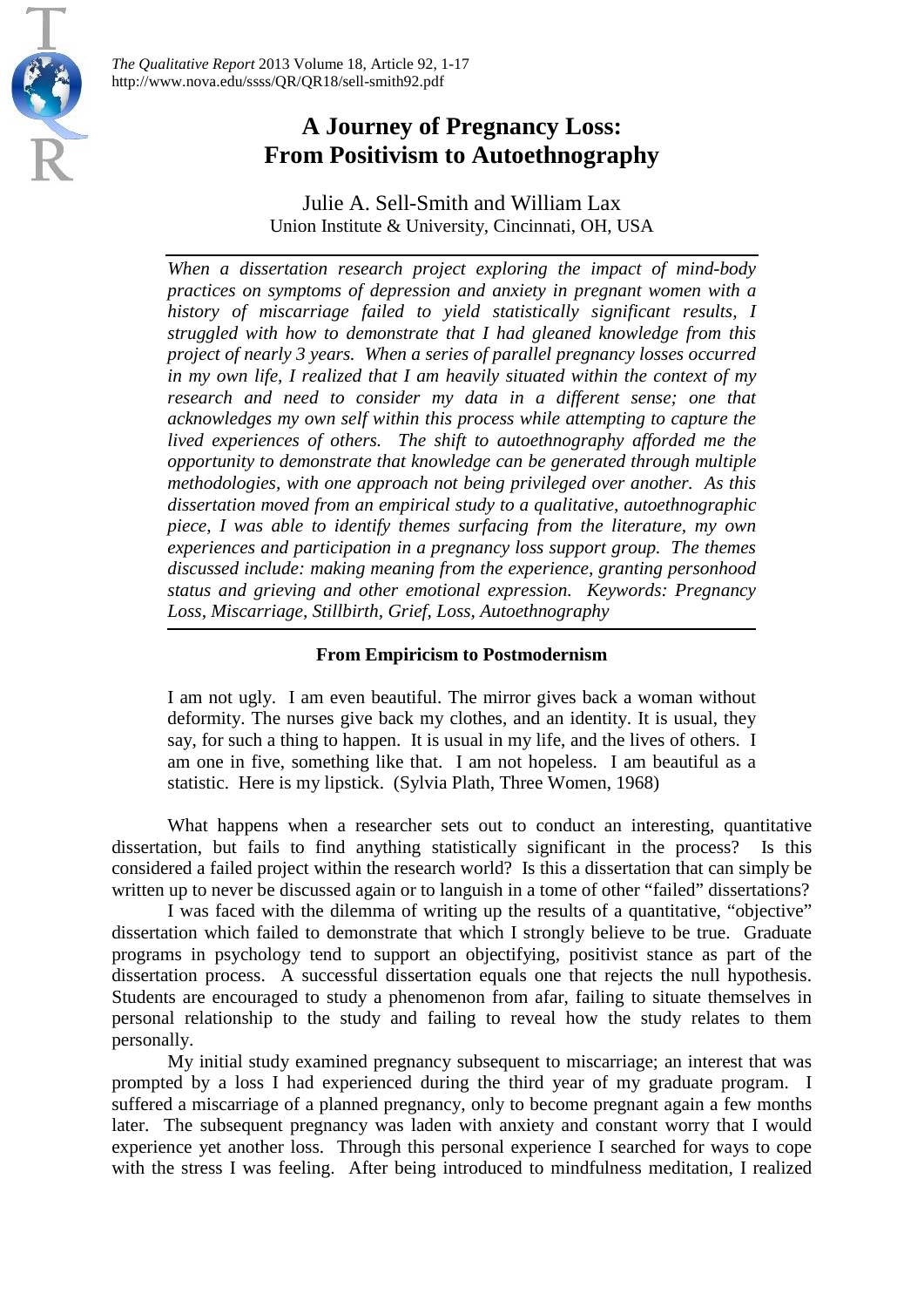that meditation could be a gentle and effective way to manage this anxiety. I wrote my dissertation proposal as I concurrently sought to reduce my own pregnancy-related anxiety. During this process, I discovered that mind-body practices are frequently referenced in popular literature, but receive little to no mention in pregnancy-related research. Most authors just "accept" the fact that practices such as yoga and meditation have positive influences on anxiety and depression, even those experienced in pregnancy. I also discovered that anxiety and depression are common experiences during pregnancy and can be a factor in whether a woman goes on to have a successful, subsequent pregnancy. If anxiety and depression are common experiences in pregnancy and could potentially keep a woman from having a successful pregnancy, why isn't there more research into methods for pregnant women to manage these symptoms?

I initially proposed a quantitative dissertation that explored whether miscarriage status (the experience of miscarriage vs. no prior experience of miscarriage) and the engagement in mind-body practices were associated with lower levels of depression and anxiety in pregnant women in the second and third trimesters. It was anticipated that women with a miscarriage history would report higher levels of anxiety and depression and that women engaging in mind-body practice, past or present, would report lower levels of depression and anxiety.

As I was completed my dissertation data collection and began the analysis, a parallel process occurred in my personal life. I discovered that I was unexpectedly pregnant. While such a pregnancy was unplanned, it was certainly wanted and my family and I prepared for the addition of a new member. A series of stressful events culminated in the loss of this pregnancy – a stillborn delivery in the second trimester. A few months later, I discovered that I was pregnant again, only to find out that I was carrying an ectopic pregnancy which would need to be terminated. I once again found myself feeling devastated, overwhelmed and in search of a way to understand what had happened and to heal myself. Finally, as I completed the last leg of my dissertation, shifting into this autoethnographic process, I experienced another first trimester loss, totaling three losses in the span of one year.

When my dissertation data failed to demonstrate statistically significant findings, I realized that the way I think about learned information and the way I classify a "successful" research project may need to change. The process through which new information is created does not necessarily have to result in a rejection of the null hypothesis. There are many acceptable methods of creating new and exciting information. My experience of multiple and recurrent pregnancy loss was and continues to be a significant part of who am I and how I look at the world. Failing to acknowledge how these experiences impact my dissertation research would ignore or deny a significant part of my identity.

Through this process of nearly three years, I realized that I am heavily situated within the context of my own research. From the topic of my choosing, to how I selected participants, to how I interpret the data, I am a critical part of this "objective" process. While I understand that randomized, clinical trials are important and vital, they, too, are tainted with traces of their authors. I realized that I need to think about my data in a different sense; one that acknowledges my own self within this process while attempting to capture the lived experiences of my participants.

A critical constructivist position would suggest that research cannot be separated from the researcher. Constructivist grounded theory, founded in relativism, establishes an appreciation for multiple truths and subjectivism (Mills, Bonner, & Francis, 2006). Learning can occur within multiple and other contexts. In addition, autoethnographic reflection can further expand my learning to capture how this process impacted me within personal, familial, societal and cultural contexts. The combination of quantitative, constructivist and autoethnographic perspectives could potentially add a new layer of depth and richness to data that originally seemed flat and sparse after statistical analysis alone.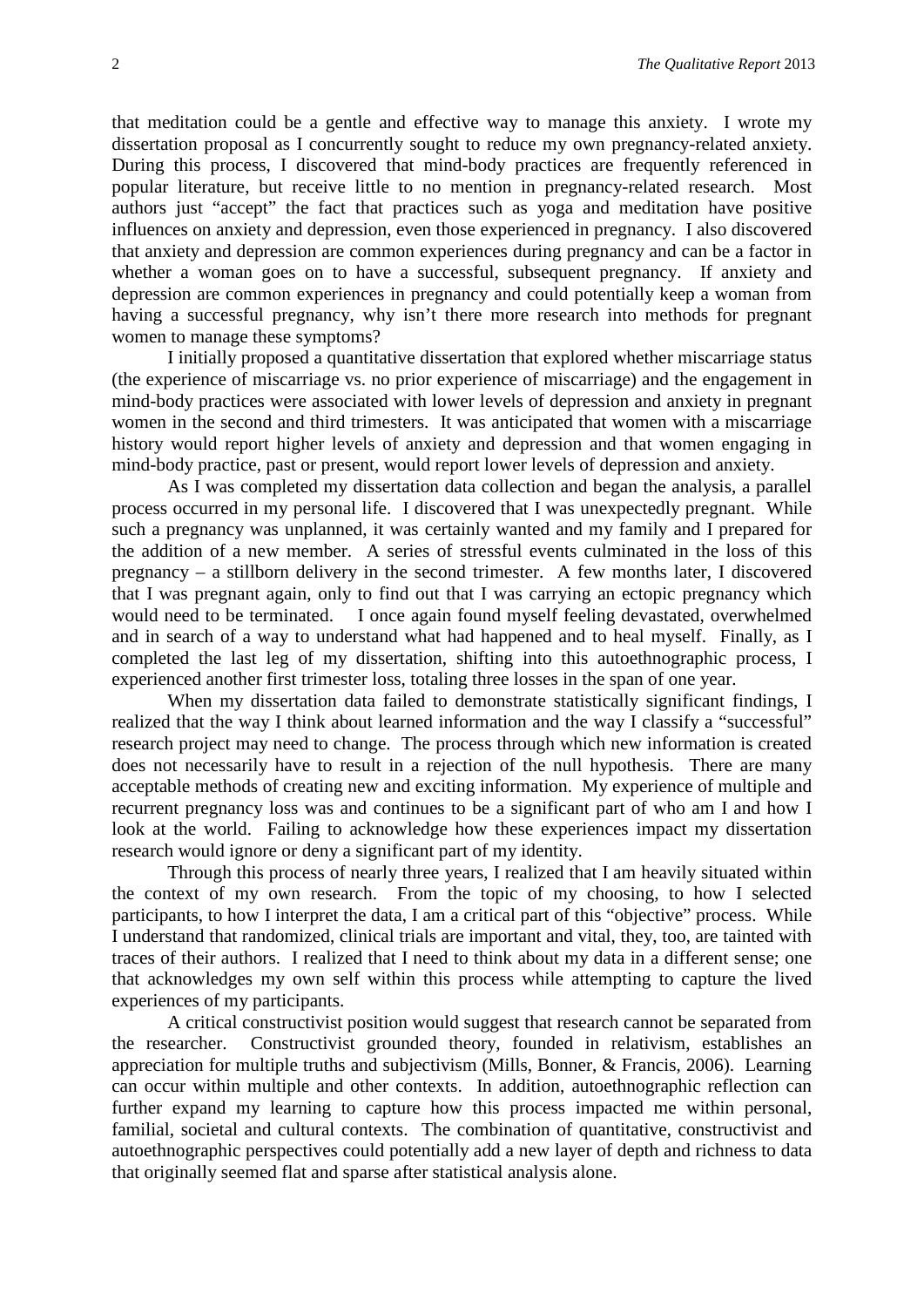This paper reports on the process of a dissertation that moved from objective and quantitative to qualitative and self-reflective as the process unfolded. A series of parallel events in my own life suggest strong relationships between my research and my own lived experience. This autoethnographic account focuses on my personal experiences, intertwined with a discussion of the cultural experience of pregnancy loss. I cite examples of my own writings during these experiences, in addition to accounts and observations from an online, international, pregnancy loss support group in which I have participated for the past 3 years. \*Please note that quotations from this group will be shared, but the names, ages and other pieces of identifying information were changed to protect the privacy of all participants.

#### **Autoethnography**

According to Wall (2006), autoethnography (referred to hereafter as AE) is a qualitative research methodology that allows one to draw on her personal experience to understand a social concern. Grounded in postmodern theory (Wall, 2006), AE seeks to link together personal (auto) and cultural (ethno) knowledge and allows room for nontraditional methods of understanding. The personal and cultural become intertwined in a manner that leaves the self of the researcher more vulnerable. The AE moves from "I" to the social world and considers experience as it originates from one person, capturing both process and product. Ellis and Bochner (2000, p. 739) refer to such a translation as tacking "back and forth" between personal knowledge and critical evaluation, combining both insider and outsider perspectives. Distance is minimized between the self and the topic of study. This method of inquiry allows room to explore the nature of cultural and political factors that are often absent from positivistic study such as power imbalances created by class and race (Wall, 2006). It is through the linking of the personal and cultural that differentiates autoethnography from a related form of writing such as autobiography.

Unlike positivist theory, which states that there is one way to conduct research and one way to uncover meaning, postmodern approaches highlight the many ways that knowledge is obtained and created with no method being privileged over another. The goal of postmodernism is not to eliminate the scientific method, but rather to question it and highlight other ways of knowing. Thus, postmodernism seeks to tear down the façade of positivist objectivity and absence of bias.

While postmodern approaches such as AE seek to fill in the gaps left by positivist methods, they are not met without criticism. Many of the criticisms of AE surround the soundness of the methodological rigor used to create the research. Opponents to this type of method point out how the scientific method is not applied in the traditional sense and replicability may not be easily achieved, hallmarks of positivist research. However, proponents argue that the scientific method is applied, only in a different manner. The use of credibility, reflexivity, and trustworthiness are forms of scientific methodology that give AE a systematic feel that looks different from the traditional scientific method (Wall, 2006).

Many additional criticisms surround the use of the subjective self as a legitimate source of data. As the self is often the only form of data, AE is often criticized for appearing "self-indulgent, narcissistic, introspective and individualized" (Wall, 2006, p. 8). Proponents counter these arguments by pointing out how traditional empirical research lacks a form of reflexivity that considers the researcher's relationship with and obvious bias to the data. By drawing awareness to the process of bias, researchers free him or herself up to create and explore the data in a more meaningful manner.

Great variation exists in how to conduct this form of inquiry, as highlighted by Wall (2006). She points out how AE vary in how much emphasis they place on the "auto" vs. "ethnography." In learning to conduct autoethnographic research Wall recommends Sparkes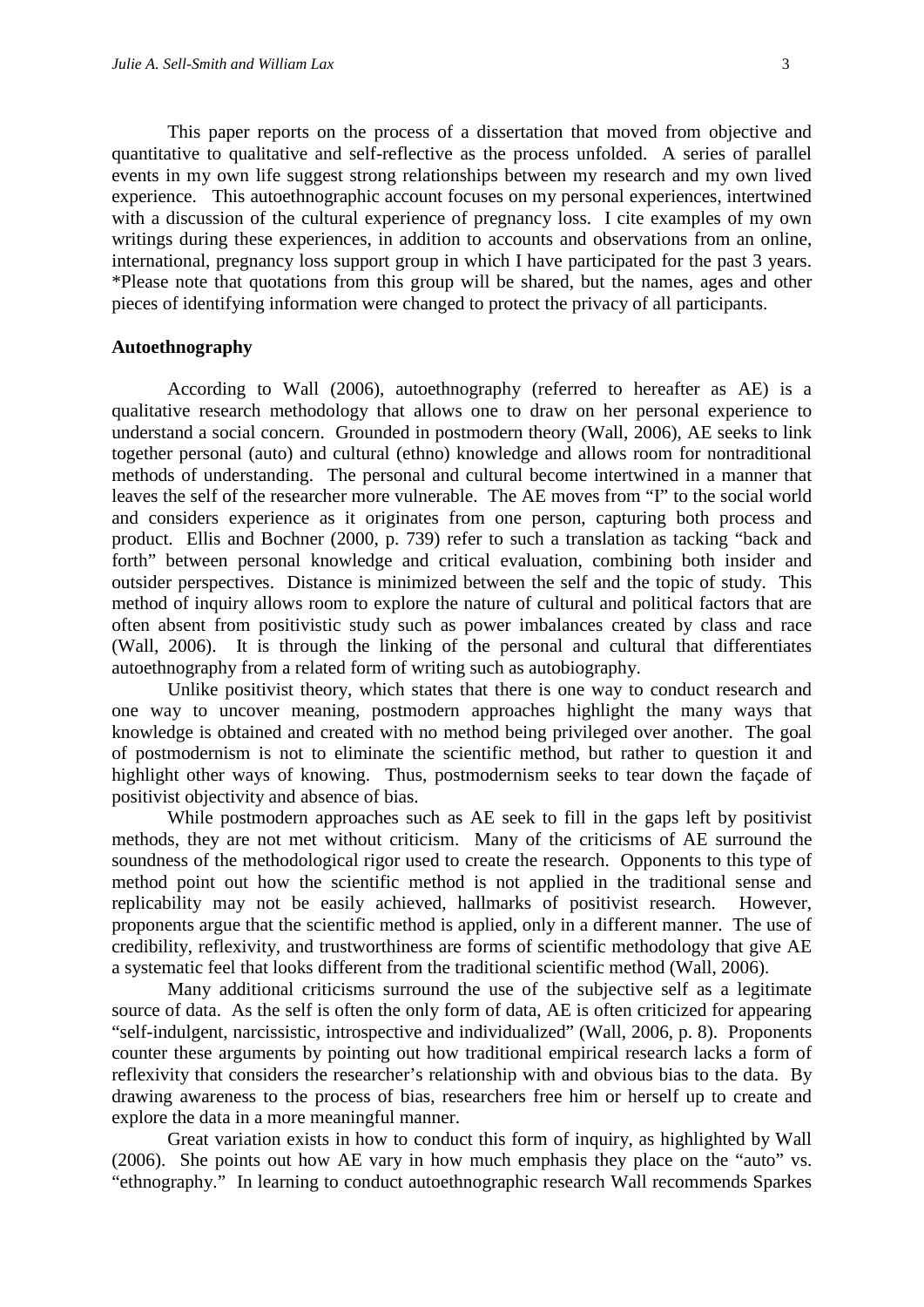(1996), Duncan (2004) and Holt (2001) for more "methodologically rigorous" examples of AE; and Paulette (1993) and Clarke (1992) for more literary, emotionally evocative and personally narrative examples of AE.

My own struggles to accept AE as a legitimate form of research, stemming from my past training in empiricism, were reflected in my transition from a quantitative dissertation to that of a qualitative, autoethnographic piece. I simply thought I could take a quantitativelyfocused literature review and data and make minor adaptations that would translate into a rich, thick description of my own experience while moving in and out of the research literature. Such a modification proved to generate a thin description of a subject material that is otherwise thick with emotion and rich in cultural construction of meaning. When I took some time to reflect on this process, I realized how much my training primed me to think linearly in a reject-the-null-hypothesis kind of way. I struggled to adequately see how I could fit within the concentric circles of data that are sometimes messy, contradictory and wrought with feeling. In addition, my goals to extrapolate a formulaic approach to AE were left unmet. I could not locate a specific recipe for all of the ingredients I would use in my own AE. AEs are vastly different; their authors interpret how to engage in AE in different ways reflecting different processes and content.

My reasons for ultimately using the AE methodology are both selfish and altruistic. I found the process of moving from the particular to the general and back again helpful in my own experience of grief and attempts to make meaning out of a messy experience. I also found that looking at the literature in this manner gave me a new perspective when interacting with other women who have experienced pregnancy loss and with people who have not had this experience. The issue of perinatal and infant loss remains a painful and often avoided topic of discussion. From my own experience and from listening to the stories of other women in a pregnancy loss support group, I recognize the importance of discussing that which is often only spoken of in hushed tones. *Giving voice* to women who are often quieted is an important part of my grieving process and may be an important part of theirs. I hope this autoethnographic piece can be shared with women and their partners who have experienced loss, as well as with individuals who have not experienced such a loss.

This paper explores the process of generating AE and moving from a positivist to a qualitative, self-reflexive approach, while simultaneously exploring the content of pregnancy loss in a similar manner. I discuss my own experience of pregnancy loss through personal reflections, in addition to my participation in an international, online, pregnancy loss support group. As I moved in and out of the literature, it became apparent that themes emerged that were laden with cultural meaning; themes that were heavily bent by women's own social, political and cultural upbringing. These themes included: how women do or do not make meaning from the experience of pregnancy loss, the idea of personhood, and grieving and other emotional expression. I will tell my own story of pregnancy loss alongside of the literature and the stories of women in my pregnancy loss support group.

#### **Meaning Making**

*"It wasn't meant to be." "God had other plans for your daughter." "Everything happens for a reason." "She's in a better place." "God needed another angel."*

Women experiencing pregnancy loss commonly look for ways to understand the nature of that which they have experienced. Even individuals who have not experienced such a loss may look to theories, medical and religious explanations in attempt to create meaning out of a loss. The quotes identified above were some of the most common I had heard from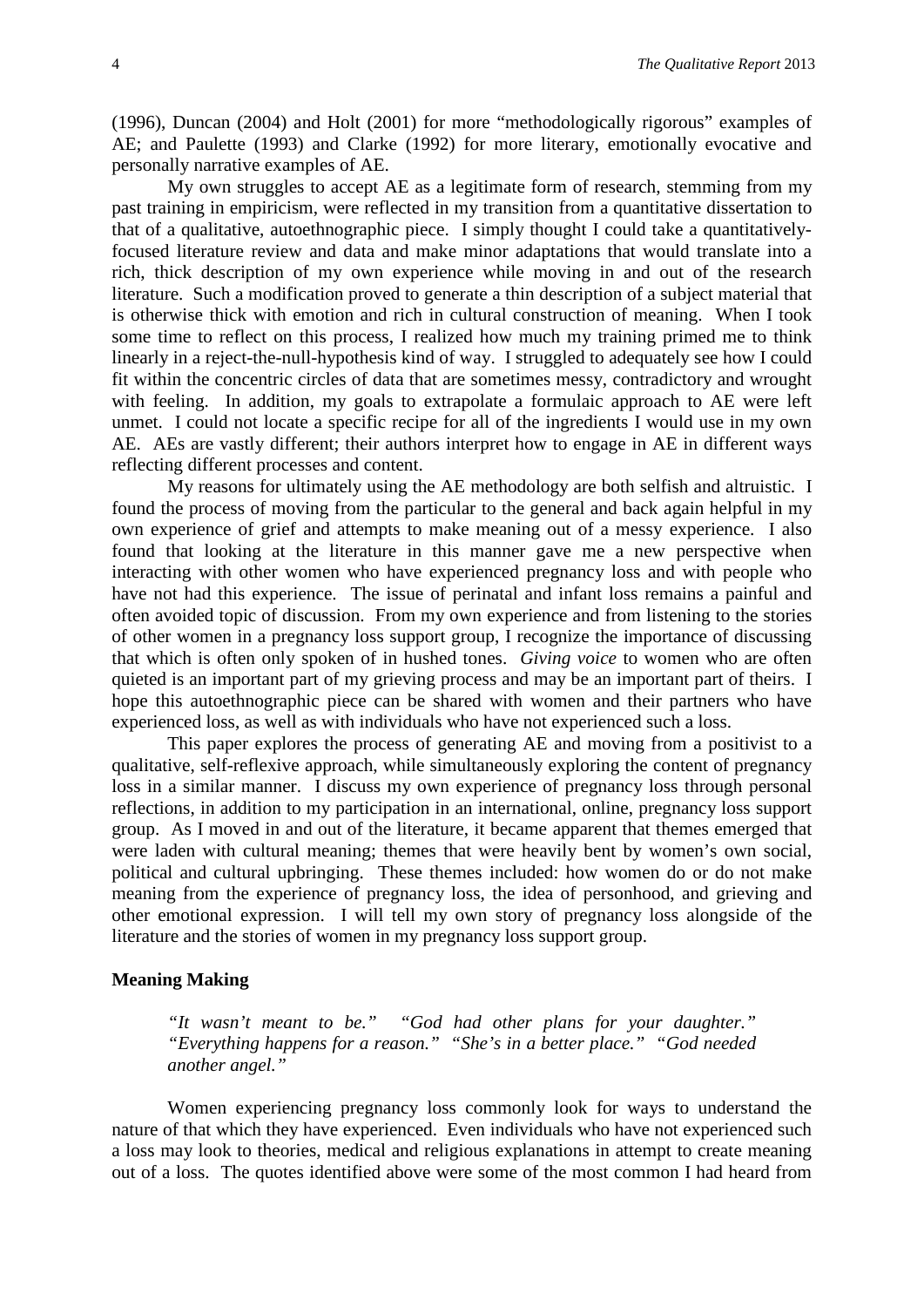those attempting to provide condolences after my second trimester loss. Many women in the pregnancy loss support group lament the condolences expressed by others which may be intended to provide explanations and support after loss, but sometimes further sadden or frustrate the grieving mother. Terse adages may unintentionally hurt the woman who is struggling to find her own meaning of a devastating loss.

Jaffe and Diamond (2011) routinely work with clients experiencing pregnancy loss by identifying what they label as the "reproductive story" of how infertility and pregnancy loss occur. While largely unconscious at the time of referral, each client is encouraged to uncover those scripts established throughout the course of development that outline how reproduction and parenthood are "supposed" to proceed. Reproductive stories may begin in early childhood and can be shaped by one's own attachment and caretaking experiences. The story that was once largely untold, becomes filled with revelations from the past, present and future. My own reproductive story serves as the backdrop for this autoethnographic approach to pregnancy loss. The following begins my reproductive story and how I have come to understand meaning that is created from such an experience.

February 27, 2012

Hi Everyone,

Sorry for the mass email. Just wanted to let you know that we received some very sad news today. At some point over the weekend, I lost the baby. We are pretty devastated, confused, and grief-stricken. This pregnancy had been anything but easy for me. Thanks for all of the support you've given us over the last few months

-Julie

I sent out this email to friends and family members a few hours before I delivered my daughter, Magdalene, at nearly 20 weeks gestation. I wanted to be the first to inform friends and family of my loss, rather than risk them hearing it from another source. In this sense, I began to control my own reproductive story. I spent the next days, weeks, and months trying to make some meaning of this devastating loss. After reading the ethnographic literature surrounding pregnancy loss and participating in a support group, I realize that I am not alone. Trying to find meaning out of loss seemed to be a common theme that surfaced from qualitative exploration of women's reports of pregnancy loss. Meanings found range from Judeo-Christian beliefs of "everything-happens-for-a-reason" to medicalised explanations to beliefs that pregnancy loss has no meaning and is a random, senseless act.

Frost et al. (2007) discuss how the created meaning of pregnancy loss can be divided into three categories: pre-modern approaches which focus on religion, nature and destiny; modern approaches which emphasize medical knowledge and scientific experience; and postmodern approaches which challenge *imperfectly scientised* knowledge and accept the randomness of life.

Rice (1999) writes, "If we are to truly understand the rich reality of women's lives, we must see pregnancy loss within the context of culture" (p.101). It is not uncommon for cultures outside of the Western world to create premodern, natural or supernatural understandings of pregnancy loss. In the book, "The Anthropology of Pregnancy Loss," multiple authors reflect on the role of supernatural forces in ending pregnancy (Cecil, 1996). Sobo (in Cecil, 1996) reflects on the role of *duppies* or ancestral ghosts in creating *false bellies*, unnatural pregnancies that result in loss or deformation. Since false bellies are not "real" pregnancies, a life has not been considered to be conceived, and women do not have to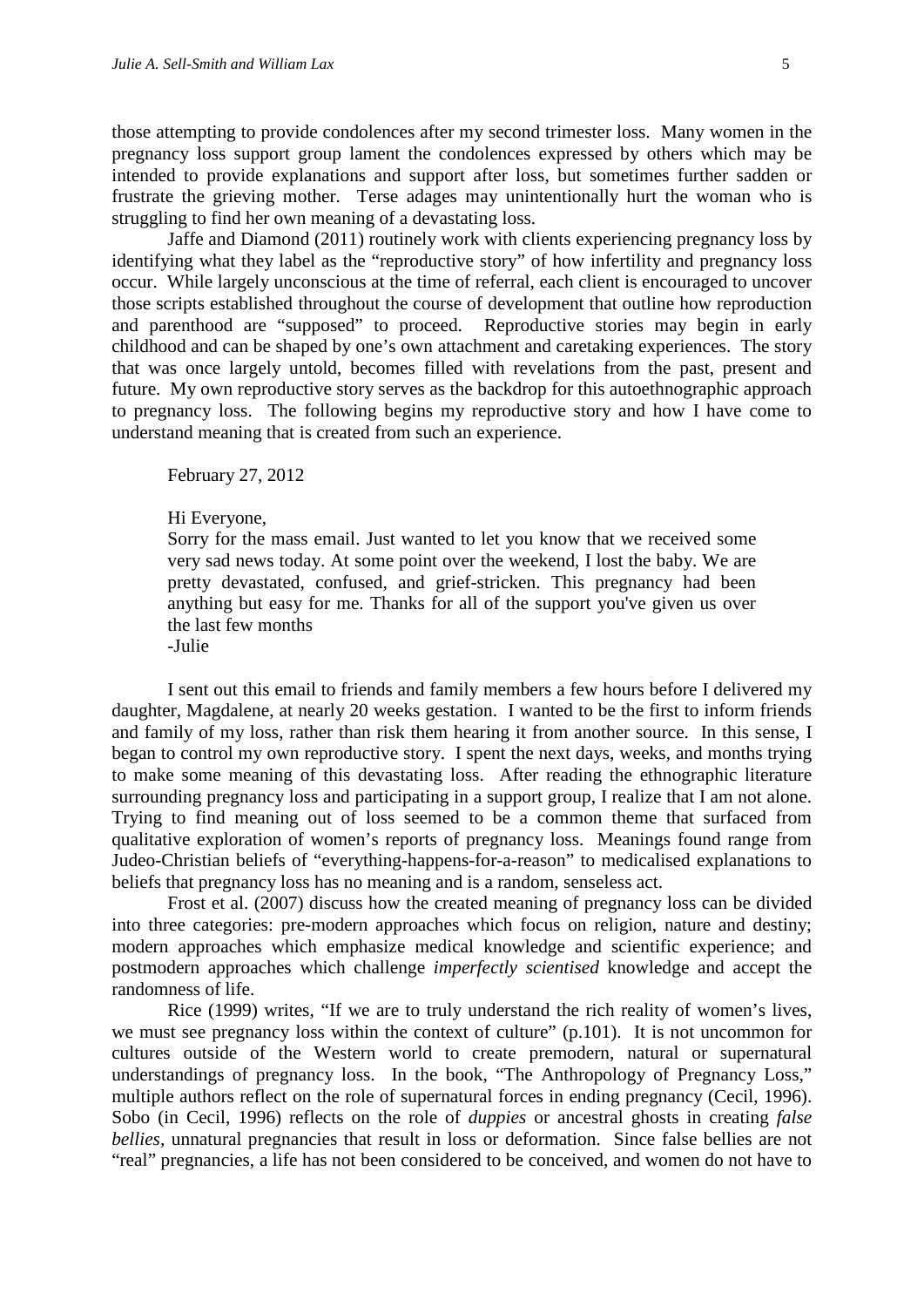grieve for them. Healers are sought out to purge the body of its contents or to cleanse the body for an actual pregnancy.

Wembah-Rashid (in Cecil, 1996) writes about the meaning of pregnancy loss in matrilineal Southeast Tanzania. Meeting an *unclean* person face-to-face, having a dispute with her husband or any of their relatives, displeasing ancestral spirits or contracting illness remain the four reasons of pregnancy loss. While the first three explanations are believed to stem from external or premodern forces, the last explanation originates from the woman herself or from nature. Like the Jamaican culture, the Tanzanians place great emphasis on the influence of individuals, both living and dead, in having a successful pregnancy.

In Judeo-Christian ideology, pregnancy loss may be seen as a predetermined event that is part of a larger, grander design. Many Bible verses make reference to suffering or more specifically to forms of pregnancy loss and comment on various aspects of grief. Some examples include the following: Romans 8:18, "For I consider that the sufferings of this present time are not worth comparing with the glory that is to be revealed to us" informs us that the suffering experienced will somehow be rectified at a later time in life. Jeremiah 1:5, "Before I formed you in the womb I knew you, and before you were born I consecrated you; I appointed you a prophet to the nations" reinforces the idea that God is almighty and allknowing, with a predetermined plan for every person. Ecclesiastes 11:5, "As you do not know the way the spirit comes to the bones in the womb of a woman with child, so you do not know the work of God who makes everything" alludes to the mystery of God.

Christian references to pregnancy loss are often found within the text of my pregnancy loss support group, as many of the group members come from countries in which Christianity is commonly practiced. However, it is not uncommon to find people who are questioning their faith or others responding to those questioning how God could allow babies to die. Sarah,\* a woman from the United States experiencing recurrent miscarriage, attempts to respond to a fellow group member who is questioning her faith and is irritated by responses others have given her in the name of Christianity:

People of whatever faith or none often say things that are incorrect. For a Christian to tell someone that it 'was Gods plan' is wrong. Death was never in Gods plan. However, we live in a fallen world and death happens to the young, the old, the good and the bad... it's not fair and it's more often then not beyond human reasoning. If I'm going to share with people here about how I'm doing then my faith is an integral part of how I've coped. I hope that I don't preach in what I post but I can't hide what comforts me either.

Modern approaches focus on the creation of a medical narrative used to understand the scientific meanings of pregnancy loss. Frost et al. (2007) point out how many women ascribe to a modern understanding of their loss when medical knowledge related to miscarriage is limited, hence the term *imperfectly scientised* pregnancy loss. Through the "scientisation of death" (Walter, 1994) meaning is often created by physicians, surgeons, coroners or other professionals. Women are implicitly encouraged to create modern medical narratives of their pregnancy losses when friends and family members implore, "Why did this happen?" or "Why does this keep happening?"

Medical meanings or modern narratives are commonly constructed by members of the pregnancy loss support group. Members' stories often include thick descriptions of IVF procedures, D&Cs, hormone treatments, labor and delivery methods, among others. Women seem to have an understanding for not-so-ordinary terms such as blighted ovum, molar pregnancy, clomid, and FSH levels. Women also develop their own abbreviations and acronyms to discuss various aspects related to conception, for example: TTC (trying to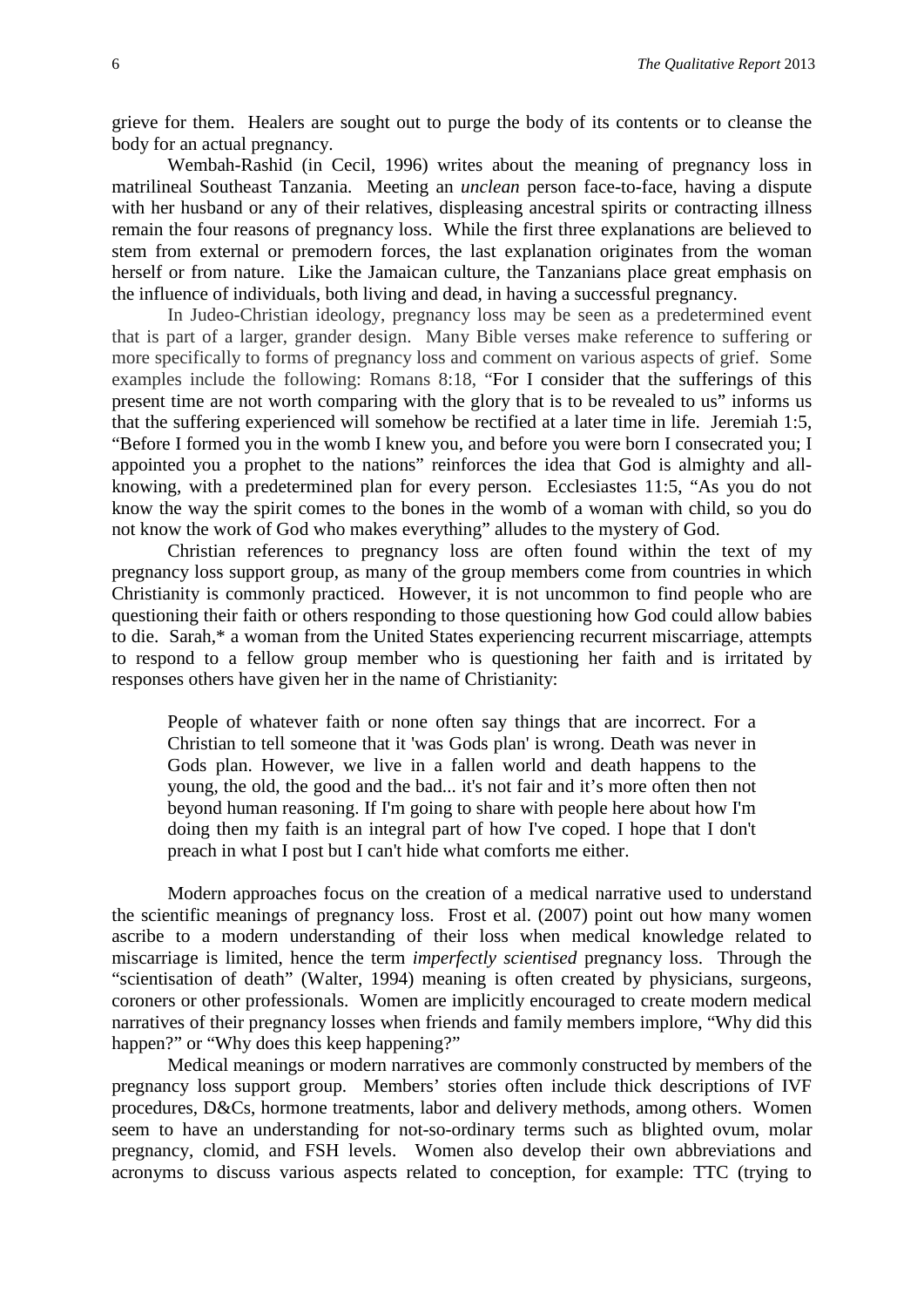conceive), AF (Auntie Flo or menstrual period), BD (baby dance or having sex to conceive), and BFP (big fat positive pregnancy test), to name a few.

 I frequently encounter the questions, "Why did this happen?" and "Why does this keep happening?" As a result, I have developed my own medical narrative of my experiences of loss, reduced to two sentences describing how each of my losses occurred for a different reason, highlighting the *imperfectly scientised* nature of pregnancy loss. After I experienced my ectopic pregnancy, I was contacted by my friend, Miranda\*, a 41-year-old, woman from Pennsylvania, who had also experienced an ectopic pregnancy. She said:

I got the shot [of methotrexate, a drug commonly used to treat ectopic pregnancy] right after I woke up from my d&e. I was on bed rest for 2 days because of the surgery. I then had to go for I think it was 2 blood tests to make sure my [hcg] levels were back down to 0. I was then put on clomid to help me get pregnant again and to keep it going. They said I had old eggs since I was 37 when this all took place and I was never pregnant before.

Miranda's narrative of her ectopic pregnancy appears largely influenced by a scientised approach to understanding her loss. Her descriptions of clomid use and "old eggs" seem to facilitate her understanding for the loss of an ectopic pregnancy, one of the least understood variations of pregnancy loss. Many women create a medical narrative, not only to satisfy their own desire to create modern meaning, but also to establish a "go to" story that will satisfy the question of "why" when more complicated narratives that meld medical, religious and personal accounts feel less safe to disclose.

Drawing from a postmodern perspective, Leith (2009) discusses her own experience of recurrent, pregnancy loss from an autoethnographic perspective. She points out that Western discourses aim to "....create positive meaning from traumatic life experience, to gain beneficial insight from suffering, and ultimately …triumph over adversity" (p. 202). She reminds the reader that in the world of Judeo-Christian beliefs, no random events occur. Everything that happens occurs within the context of a plan and every trauma is interpreted as a contribution to the greater good or punishment for the sufferer (Sontag, 2001, in Leith, 2009). Layne further discusses the random nature of pregnancy loss and how some women fail to find meaning in their experience. Such a failure to find meaning does not necessarily suggest a lack of healing or an immature response to grief. It is simply the path that some women take.

Jessica\*, a 25-year-old, female from the UK, reminds us that not every woman can accept the Judeo-Christian belief that everything has a neat and tidy meaning:

Hi anyone else angry with God I see all these posts saying God has bigger plans for you only God knows why blah blah blah im sorry but please can people stop ramming God down my throat I really dont want to hear it im sorry if I offend anyone but IM offended by these constant things about God everyone has their own beliefs I do not need to see this on a daily basis is God that great? if yes why does he take our babies and please don't tell me he wants them because their pure to good for this earth I have heard them all Rant over ADMIN if you want me to or you wish too you can remove this just needed to rant x

Another woman, Alice\*, 31, from Australia, writes: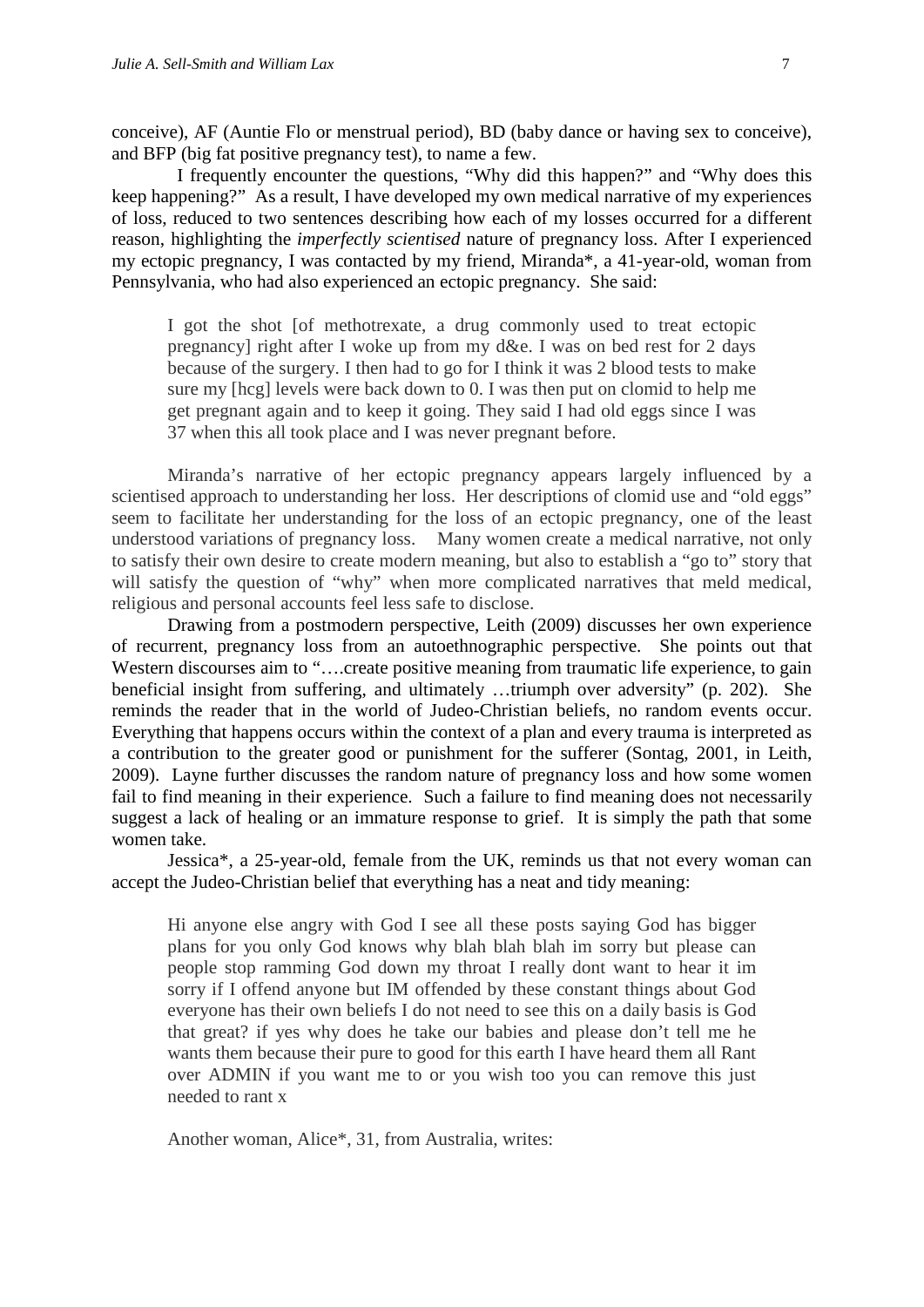after my 2 sleeping babies and all my miscarriages I have given up on this God thing. I also am offended that everyone keeps ramming God down my throat I believe in something else now and no the prayers didnt ever help nor do I see his wonderful plans or where he is such a good and loving man.If that was so we wouldnt all be here on this page

It was important for me to find meaning in my experiences of pregnancy loss, particularly my loss of Magdalene, a common theme in my life. While my beliefs largely reflect that of a Christian orientation, I recognize that a belief in God or god(s) is not necessary to heal from such an experience; nor is finding a specific meaning. As time passed, I was able to construct my own personal narrative about what it meant to lose a pregnancy. I was also able to come to some kind of understanding with each of my pregnancy losses, all of which occurred for very different reasons. Ultimately, I was able to develop a combination of premodern and medical narratives that served to create meaning for me that I could easily adapt to pass on to my children; especially my 6-year-old son who struggled to understand why his sister did not come home from the hospital.

How do we create meaning from loss? Does experience need to have meaning for it to be integrated into our lives? Are women who come to understand their loss as random, meaningless and senseless less psychologically healthy than women who find ways of understanding it? Perhaps what can be gleaned from my experience and the ethnographic literature is that pregnancy loss is messy and can't always be neatly captured within concise epithets. Perhaps my own reason for undertaking an AE approach to this dissertation is to ultimately find some intellectualized meaning from my losses. I have learned that every woman (and man) who experiences pregnancy loss needs to find meaning or not find meaning in their own way and on their own time. There is no right or wrong way to understand pregnancy loss. The "why" of pregnancy loss is a highly individual response shaped by familial, cultural, social, political, and individual factors. Perhaps it is time to move on to consider exactly "what" or "who" has been lost in the exploration of this subject material.

#### **Personhood Status**

"A person's a person no matter how small." - Dr. Seuss (Horton Hears a Who, 1954)

Pregnancy loss is often referenced as a loss of the future, a loss of what was to be, and a loss of aspirations. In Western cultures, Murphy and Philpin (2010) point out that there are limited funeral rituals for this unique type of loss. As such, miscarriage is a potential trigger for complicated forms of grief, particularly when there may be no physical object to mourn and no public acknowledgement of the loss. The loss of a pregnancy may be viewed as a loss of the future hopes, dreams, and goals rather than a loss of the past. Parents commonly mourn the created or idealized child that was developed in their mind.

Group rules are posted throughout the pregnancy loss support group page. The rules start out with the following warning and announcement:

WARNING: THERE MAY BE PHOTOS OF BABIES AT VERY EARLY OR LATE GESTATION WHO HAVE PASSED AWAY VISIBLE ON THIS GROUPS WALL.

This page is dedicated to the mums & dads who have lost their angels through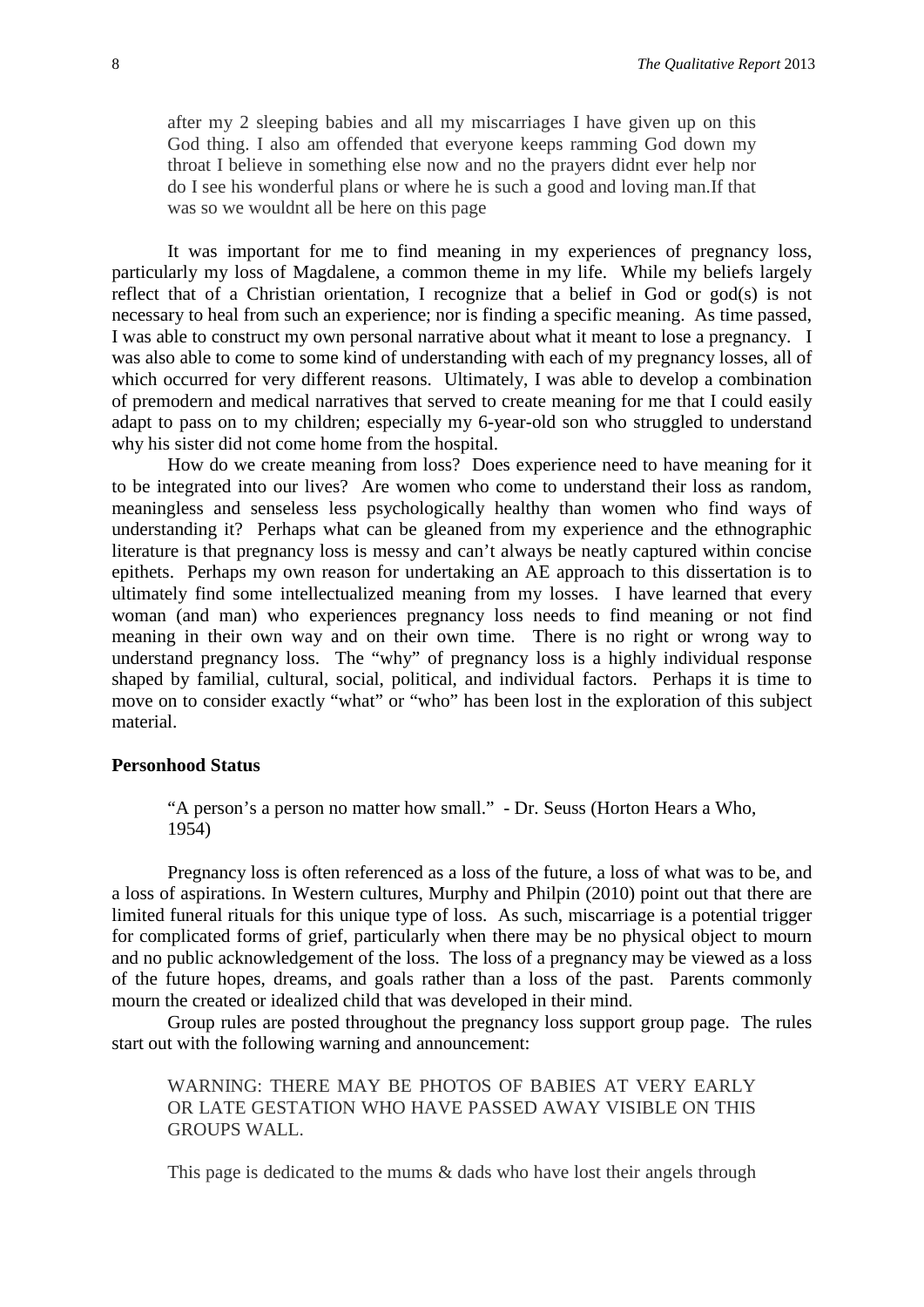miscarriage & still birth. We need to speak out and let the nation know that we will not suffer in silence anymore! But we also need a private place to grieve together. And no matter if we lost our babies at 4 weeks or 40 weeks, we are parents & we have the right to grieve!

These rules may speak to the idea of personhood and the group's acceptance that an embryo or fetus is a baby no matter how young the gestational age. Each member is encouraged to decide how she will come to know her own loss, whether viewed as a baby, a failed pregnancy, products of conception, or any other way of understanding the loss.

As most women have little time to accumulate memories of their beloved, they may experience a greater sense of loss of what could have been. From the moment some women discover they are pregnant, they begin to create an identity for their future child. He/she may be given a name, nickname, personality characteristics, physical attributes and a future. Women in the pregnancy loss group often write about holding on to the few memories they have of their embryo or fetus, saving positive pregnancy tests, ultrasound pictures or even remains of their child. I periodically wear an urn locket with the cremains of my daughter. Below are some of the examples of responses that can be found in the pregnancy loss support group.

So, funeral is all planned. (Child's name) is with the funeral home, I've given them some beautiful clothes to dress him in. The celebrant came over to discuss the service. She is soing {*sic}* something special... A naming ceremony first & then the rest of the service. I've picked the poems, and OH and I have written a letter to (child), and chosen some special songs. (Another child's) ashes will also have a special place in the service. I've tried to make it as special as I possibly can. Missing both my boys terribly. ♥ ♥

We had our baby cremated and got back his Urn yesterday. I felt so weird when I had to take his body in to the funeral home and hand it over to the woman. I felt like I was giving him away. And I cannot lie, I smiled so big when they were able to give me the Urn back yesterday! They were returning what was rightfully mine and now my baby had a beautiful place to sit for the rest of my life. I'll be putting it in my will that my baby's Urn gets buried with me when I pass away.

While the question of "who" has been lost seems tidily wrapped up in the pregnancy loss support group, this question may not have been easily answered a few decades ago. The question of "who" has been lost seems to have evolved in recent years from a previous question of "what" had been lost. Advances in modern medicine, particularly with the advent of ultrasound technology, assisted conception, and amniocentesis, allow women to picture their child at an early gestational age. Through these procedures, women often learn the sex of their child and report establishing bonds earlier on in pregnancies. During my last pregnancy, I was informed that a new genetic screen had been developed, testing women as early as 10 weeks gestation for chromosomal abnormalities such as trisomy 21, commonly known as Down Syndrome. Since sex chromosomes are part of this genetic analysis, women can learn whether they are having a boy or girl within the first trimester of pregnancy. This early "sexing" of the embryo may lead women to establish future identities of their children at earlier stages of gestation. Medical advancements such as amniocentesis and ultrasound did not exist three decades ago and embryos and fetuses were less likely to be given personhood status. It was not an uncommon experience for women to be informed that they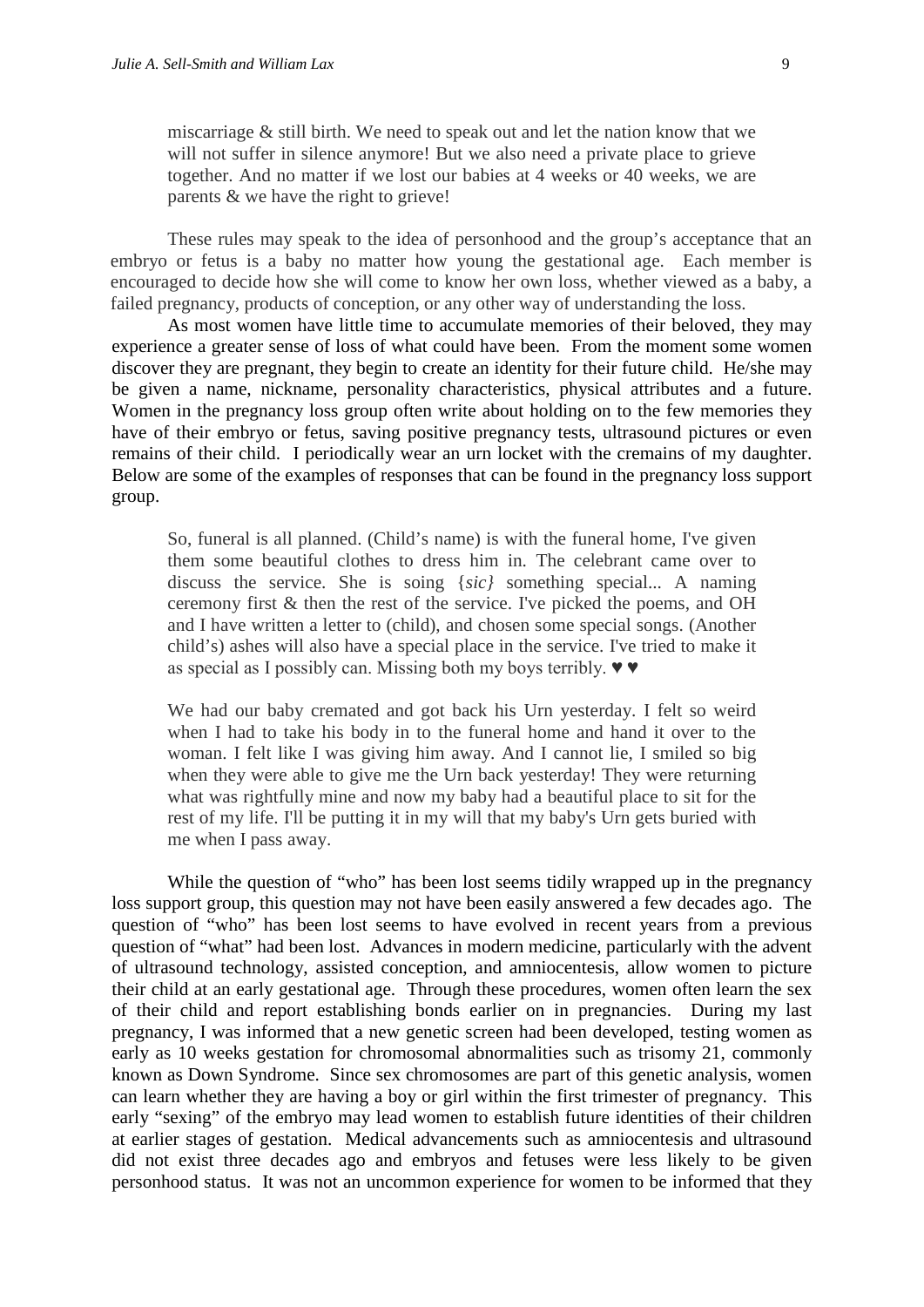had experienced a miscarriage or stillbirth only to watch a surgeon or obstetrician discard their fetus in a hazardous waste container. In some countries, these practices still exist, as mentioned in the support group. One woman in the group described the painstaking process of having a "natural" miscarriage (outside of the hospital), so she could keep her 8-week-old embryo, often referred to by medical staff as the "products of conception", and to give it a proper burial. Susan\* gave a day-by-day, sometimes hour-by-hour account of passing her miscarried child and collecting the embryo and gestational sac.

Don't know how much more can take of this, but don't want to go to hospital. They don't give you your baby and put it in the trash. Cramping is getting so bad. Bleeding is heavier today than yesterday. Hope this stops soon!!!

Cote-Arsenault (2003) writes about how families "weave remembered babies into the fabric of their families." Rituals, symbols and items of "visible presence" are frequently used to memorialize babies and help create "lifelong impressions" and "holding a place in the family." Cote-Arsenault recognizes that many of the families within her qualitative study viewed even the earliest of miscarriages as children or members of the family. Families adapted objects or methods of remembrance to ensure that the miscarried babies would remain a part of their lives. Cote-Arsenault points out that women and their families did not ask themselves "what did I lose?," a question that would have been contemplated years ago. In the  $21<sup>st</sup>$  century, women in Western culture are more likely to consider "who" has been lost and how that individual can be memorialized.

While it is common for Western cultures to consider such a loss as the demise of a child, nonwestern cultures refrain from giving embryos or even fetuses personhood status. The Hmong believe that every living body has three souls, with each soul contributing to health and wellness. At death, one soul travels to the land of its ancestors, one soul enters the spirit world and another soul remains with the decaying body of the person. It is important for this process to occur to reincarnate a soul into the family lineage. When miscarriage occurs, often referred to as "the falling of the baby," a soul has been lost and the fetus or embryo is not granted the status of person. Only babies who go through a soul-calling ceremony are granted human status. The interruption of the reincarnation process leads parents to bury their lost pregnancies in the woods without mourning or burial rituals (Rice, 1999).

In her research studying women participating in pregnancy loss support groups, Layne 1990) describes what she labels as the *liminal status* of embryos. Women in these groups struggled to place their lost pregnancies in birth or death, but created a place in between; a place between the experience of life and death, heaven and hell. Creating this liminal place of existence, at least in one's mind space, allows for flexibility in how we define life and death.

The lack of feminist discussion about the idea of personhood and pregnancy loss in general has been documented in miscarriage literature. Feminists are believed to remain largely silent on the issue of pregnancy loss because of its close relationship to abortion and a woman's right to choose (Layne, 1996). Acknowledging that pregnancy loss equated to the loss of a child is feared to add fuel to the abortion debate. Layne (1996) encourages feminists to take a more liberal stance when discussing pregnancy loss by creating new language. Instead of viewing miscarriage and abortion as dichotomous, she suggests adopting a postmodern approach that acknowledges a fluid interpretation of pregnancy loss. Since the notion of personhood is largely culturally constructed, it may be possible to grant some embryos this status and not to others.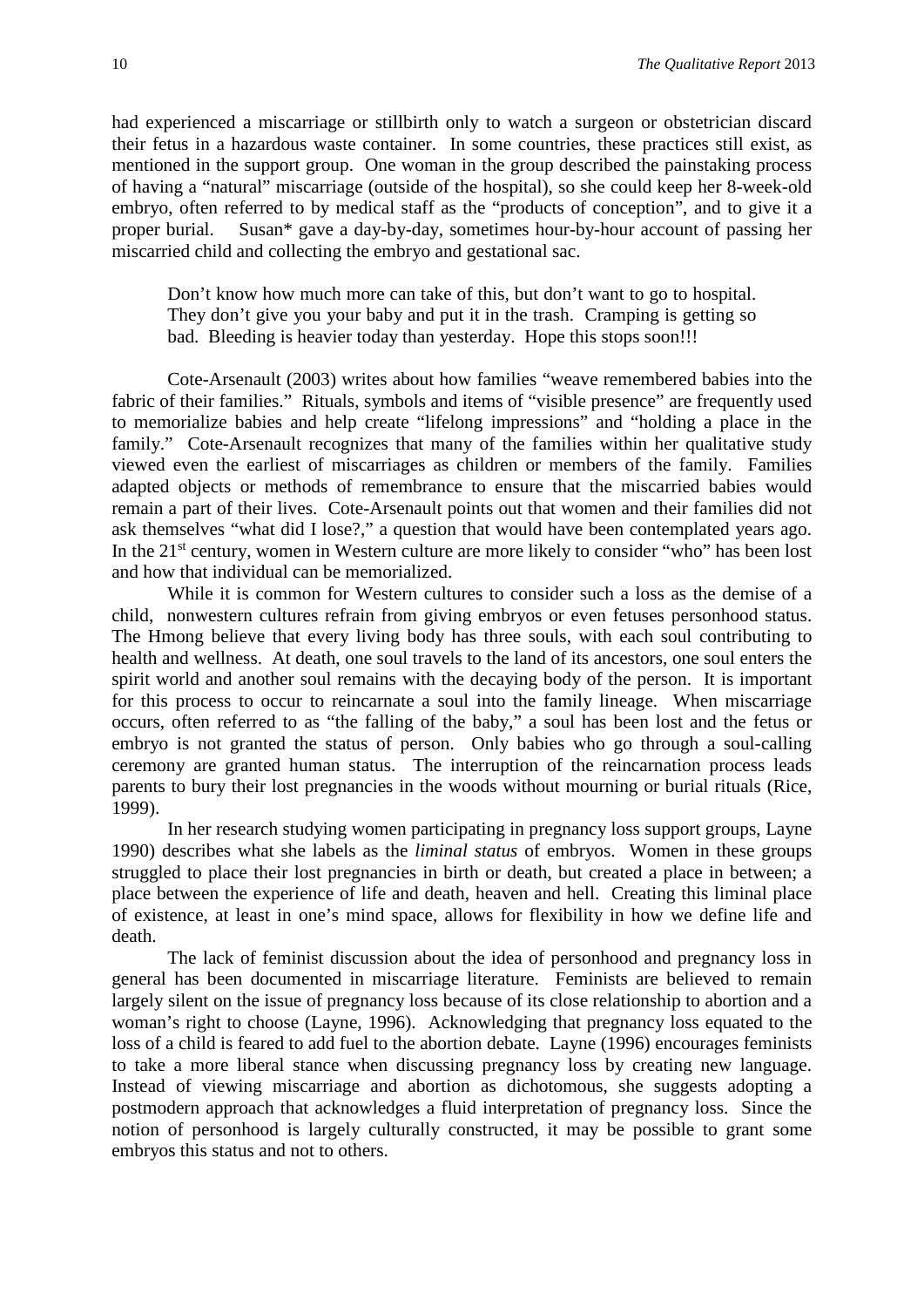Just as there is a need to have flexibility in how we make meaning of pregnancy loss, grieving families may benefit from flexibility in how we define personhood. The Pro-life movement, perhaps jokingly, perhaps not, has extended the definition of personhood as far back as penile ejaculation. A rigid, one-size-fits-all definition of personhood does not take into account the variations that span societies across the world. Individuals need to have the flexibility to determine when or if they define their embryos and fetuses as human beings. Viewing personhood through the lens of culture and society helps establish a compassionate framework for understanding this salient aspect of pregnancy loss.

I have come to understand all of my pregnancy losses as the loss of a child who had an identity. Since I was able to determine the sex of two of my lost babies (both girls), I was able to attribute to them a level of personhood that further shaped their identities and increased my level of attachment. In my eyes, Magdalene would have been a strong girl with a fierce personality that could withstand teasing and insults from her two older brothers. I could feel Magdalene move inside of me. The fact that I had a full labor and delivery of Magdalene and was able to hold her and take pictures of her further solidified her identity as one of my children. This tiny person, weighing merely 8 ounces, remains a part of my family who is periodically a topic of discussion at the dinner table.

#### **Grief and Other Emotional Expression**

**"**Time is too slow for those that wait, Too swift for those that fear, Too long for those that grieve, Too short for those who rejoice, But for those who love, time is Eternity."

(Henry Van Dyke, For Katrina's Sundial, 1895).

If creating meaning is the "why" of pregnancy loss and ascribing personhood status is the "who" or "what", then understanding grief and other emotional expressions associated with pregnancy loss may be described as the "how." Women experiencing miscarriage and other forms of pregnancy loss often report a range of emotional responses. Within the pregnancy loss support group, women express a range of emotions from grief, sadness, and fear to anger, resentment, jealousy and sometimes relief.

It has been less than a month since Monique\* was born sleeping on [date]. My heart is so very sad and heavy. Everyone says I'm doing well, I don't feel like I am. I have moments where I fell "normal," but then the next thing I know I feel like I have run over by a truck. I truly hate this!!! I never knew a heart could be broken so badly and yet still beat.

there are no words to describe the emotions I have... I can't seem to put into words the depth of how I feel. I am blessed to have my beautiful earth children and my husband, this I know. However, it is so hard sometime when I am asked how I am to put into words how I feel.

I feel so numb today. Almost like I feel nothing at all. Waiting for it to all come crashing down. I'm afraid if what my true emotions are going to do to me.

my husband and I have been fighting for a few weeks now. its been almost 6 weeks since my miscarriage. He wanted me to tell him today how i feel....I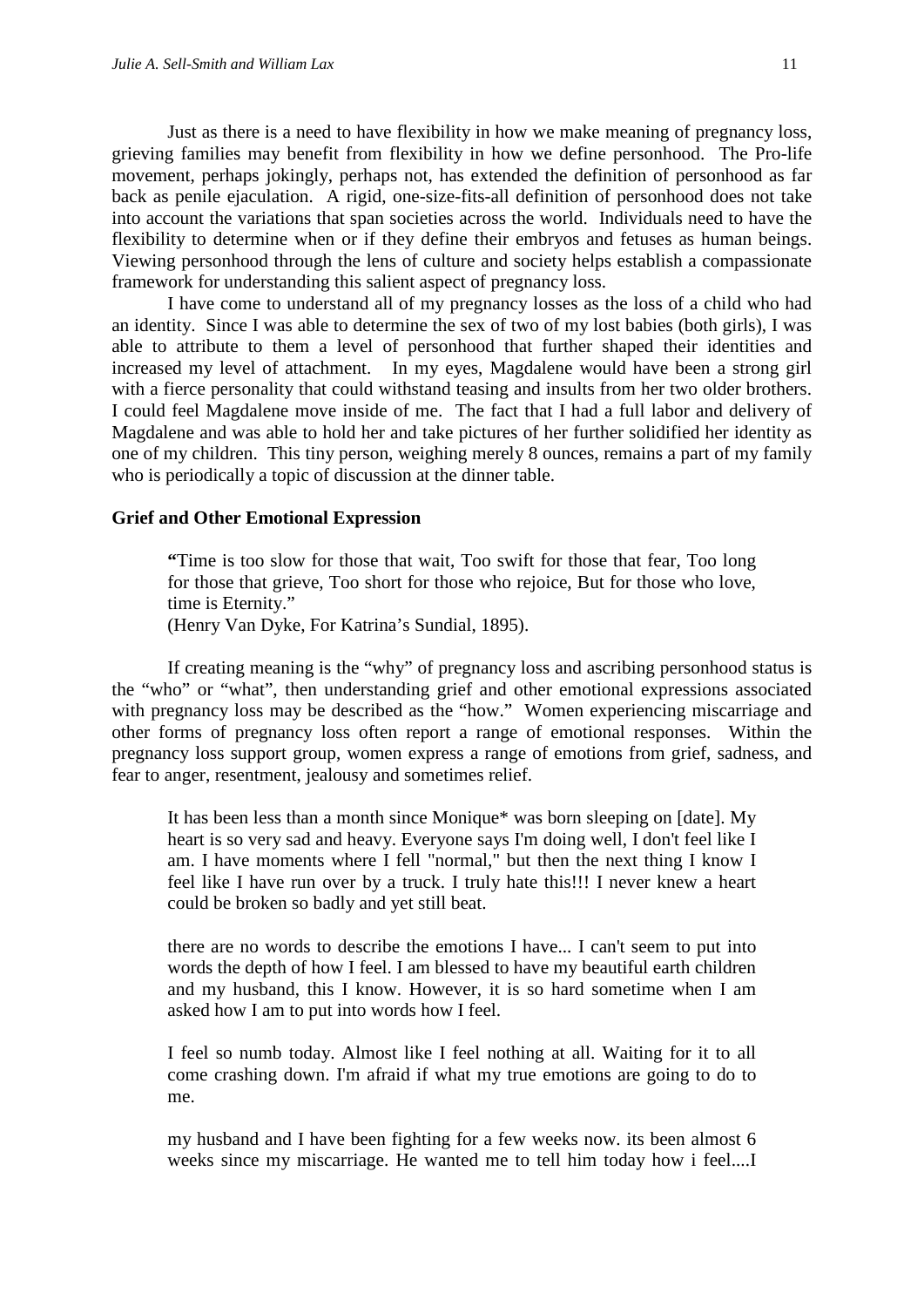said worthless. I don't feel angry though which everyone thinks i should but i do feel horribly worthless and sad :(

Many families, particularly those within Western cultures, wait until after the first trimester to inform others of a pregnancy. While the majority of miscarriages occur within the time frame of the first trimester, an experienced pregnancy loss may go unrecognized by a woman's support system. In this sense, miscarriage becomes a *hidden loss,* potentially adding layers of shame and secrecy to mounting emotions. The hidden nature of the loss, combined with a lack of rituals to mark its passage results in what Doka (1989) refers to as *disenfranchised grief.* Grief that is disenfranchised is often minimized by those outside of its experience.

Renner et al. (2000) explore the meaning of miscarriage to those who have not experienced it. While the researchers were able to identify that those who have never experienced miscarriage recognize it as a loss, they do so with different levels of meaning. They identified that many individuals within Western culture have *grounded meaning* or a concrete level of understanding, but fail to recognize the *valuative meaning,* meaning given on an emotional level that is heavily shaped by culture and often constructed after such an experience. The researchers identified that the experience is often treated with a cultural form of silence. This finding may be influenced by the lack of physical markers to observe that a loss has occurred (e.g., the woman didn't look or act pregnant). Renner et al. propose lifting the cultural norm of silence by openly discussing early pregnancy if a woman feels comfortable doing so.

Emotions are heavily influenced by the social context in which they are experienced; one of those contexts being an individual's culture. According to Fontes (2008), culture shapes how we experience emotions in a "long-lasting way" (p. 123). The author gives examples of people from Indian cultures expressing grief through demonstrative ways at funerals, often sobbing openly, but showing great emotional restraints in other situations. She states that individuals of Anglo-Saxon cultures, particularly within the United States, tend to restrain grief at funerals, preferring to make small talk and sometimes even laughing. While it is important to recognize cultural patterns, it is doubly important to remember that individuals within cultures experience a great deal of variability in the expression of feelings, especially that of grief and its associated emotions.

A few notable theories of grief exist and provide a framework for understanding emotional experience after a pregnancy. Kubler-Ross (1969) wrote one of the seminal pieces of work on grief, "On Death and Dying." Within her work, Kubler-Ross identified five predominant stages of grief, in no particular order, including, but not limited to: denial, anger, bargaining, depression and acceptance. Kubler-Ross' work was considered to have some universality, with individuals in most cultures experiencing some or all of these facets of grief. Kubler-Ross also found that among individuals facing death, those who were able to find some sense of meaning or purpose in their life faced less fear and despair during the final weeks of life.

Freud wrote of grief in his essay entitled, "Mourning and Melancholia" (Freud, 1917). In his work, Freud discussed the process of acknowledging the loss of an individual through hypercathexis and emotional discharge, followed by a period of decathexis in which the patient severs emotional ties and forms new relationships. Freud later revised his work to acknowledge that one never fully completes grief work; it is an unfinished experience that may last an entire lifetime.

Bowlby's work on attachment (Bowlby, 1969) may also provide a framework for understanding emotions associated with grief. Bowlby attempted to normalize the continued attachment that an individual may feel for the deceased, an idea that was pathologized prior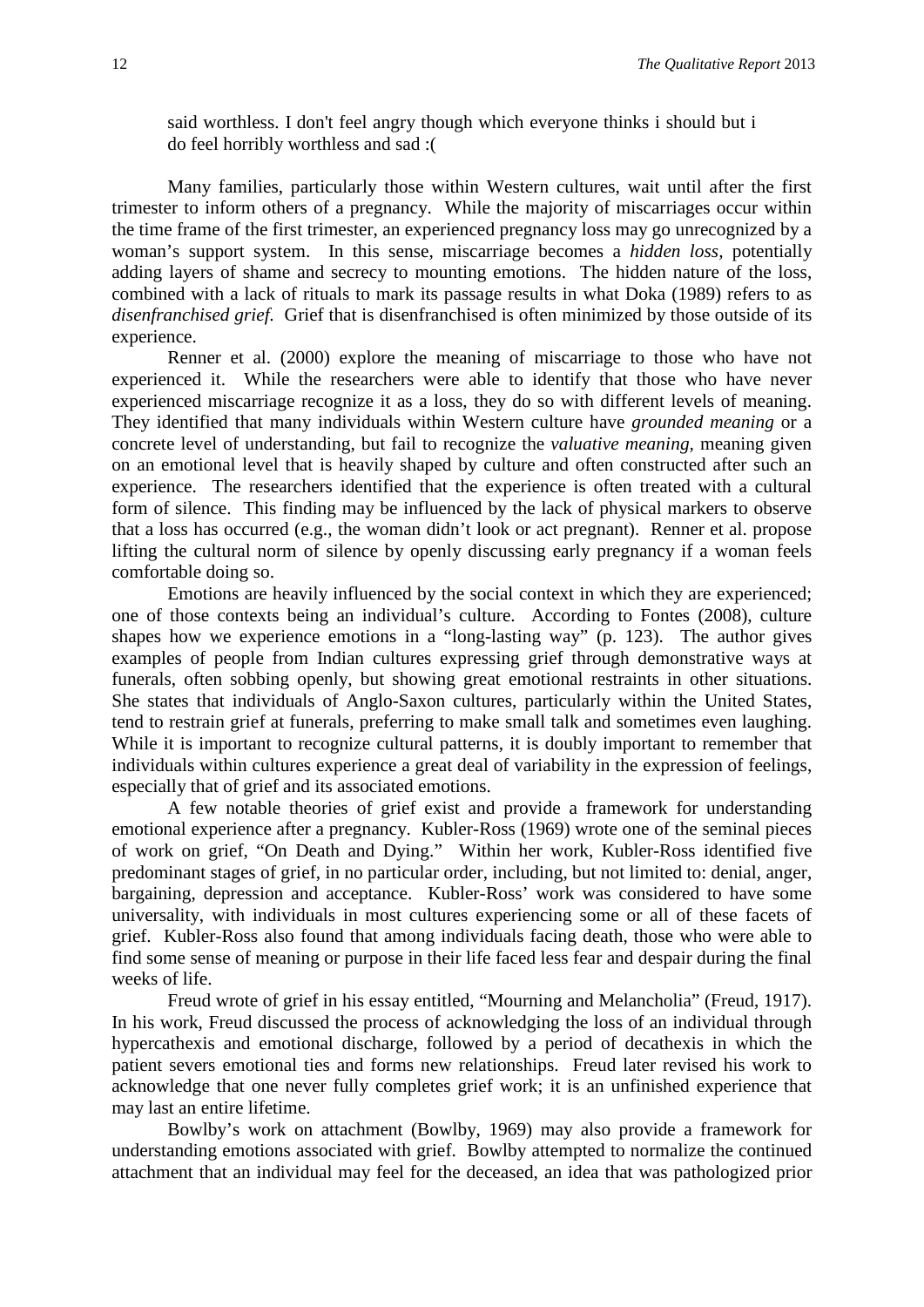to his groundbreaking work. He acknowledged that individuals who grieve may continue to experience a sense of connection with the deceased through memories, the deceased's belongings, and through a sense of their presence. Unlike Freud's original idea of breaking bonds with the dead, Bowlby proposes creating a new and transformed relationship with the deceased loved one. As applied to pregnancy loss, Bowlby's theory suggests that longer periods of gestation would most likely elicit a stronger emotional attachment, leading to a stronger grief reaction.

Differences in grief may also be seen across gender. Stroebe and Schut (1999) discuss the difference between a *loss orientation* and a *restoration orientation* in grieving. A loss orientation refers to the traditional notion of grief, focusing on emotional expression of what has been lost. A restoration orientation toward coping focuses on the things that need to be done after a loss occurs to rebuild life, e.g., making funeral arrangements, establishing plans for the future, and setting goals. Although not always the case, it is more common for a woman to take on a loss orientation when a pregnancy ends, while men are more likely to maintain a restoration orientation. My husband and I were no exception. After our loss of Magdalene, I retreated far inside of myself, experiencing a depression like I had never felt before. I was unable to look outside of my grief, stuck in a loop of depression, anger, resentment and bitterness. I forced myself to go through the motions of everyday life, but with no emotional investment in what I was doing. I couldn't tolerate being around pregnant women, babies, happy people or anyone who didn't have this experience. I didn't think that other people deserved to be happy when I was struggling with misery. While I focused on what I had lost, my husband seemed to take a difference approach. He was instrumental in contacting friends and family immediately following the loss, in scheduling my delivery and in making plans to cremate our daughter's small body. When I look back on the paperwork completed during my delivery and hospitalization, I see that my husband had signed many of the countless forms. He was planning for the future, looking forward to a vacation that we had planned before the pregnancy and helping our family adjust to a "new" daily life. I was initially baffled by what seemed to be a lack of emotional reactivity, only to learn later that we grieve in very different ways, one way not being privileged over another way.

*Traumatic* or *complicated grief* is a unique form of sorrow that is considered sudden, prolonged, disturbed or extreme (Jacobs, 1999). Traumatic grief may disrupt the attachment process, such as the example of a child losing a parent or significant caretaker. Pregnancy loss may be a form of traumatic grief, as miscarriages and stillbirths are often sudden, traumatizing revelations to a pregnant woman. The unexpected nature of pregnancy loss may bring about not only feelings of grief, but also a trauma-like reaction. My own experience of traumatic grief initially baffled me. My blood pressure spiked before my loss of Magdalene and remained elevated for several weeks after I gave birth. I contacted the obstetric nurse on a regular basis to report my concerns about this elevation. She repeatedly instructed me to be patient and wait for it to return to normal, stressing that my body had been through a traumatic event and needed time to recover. I couldn't accept this reason as valid and remained convinced that part of my pregnancy remained, either another baby or a piece of placenta; something I thought would seem so absurd to others that I refrained from saying it out loud. My blood pressure eventually returned to normal and I became acutely aware of the nurse's statements. I was experiencing a form of traumatic grief. My body had been reacting to a traumatic event in a normal, healthy way. My brain and body were overwhelmed and needed time to process what had happened. Cognitively I understood that my mind was experiencing a great deal of emotion, but I failed to recognize how overwhelmed the rest of my body was during this experience of traumatic grief.

How women experience and cope with feelings associated with grief is largely shaped by contextual factors such as culture, spirituality and family influence. Through this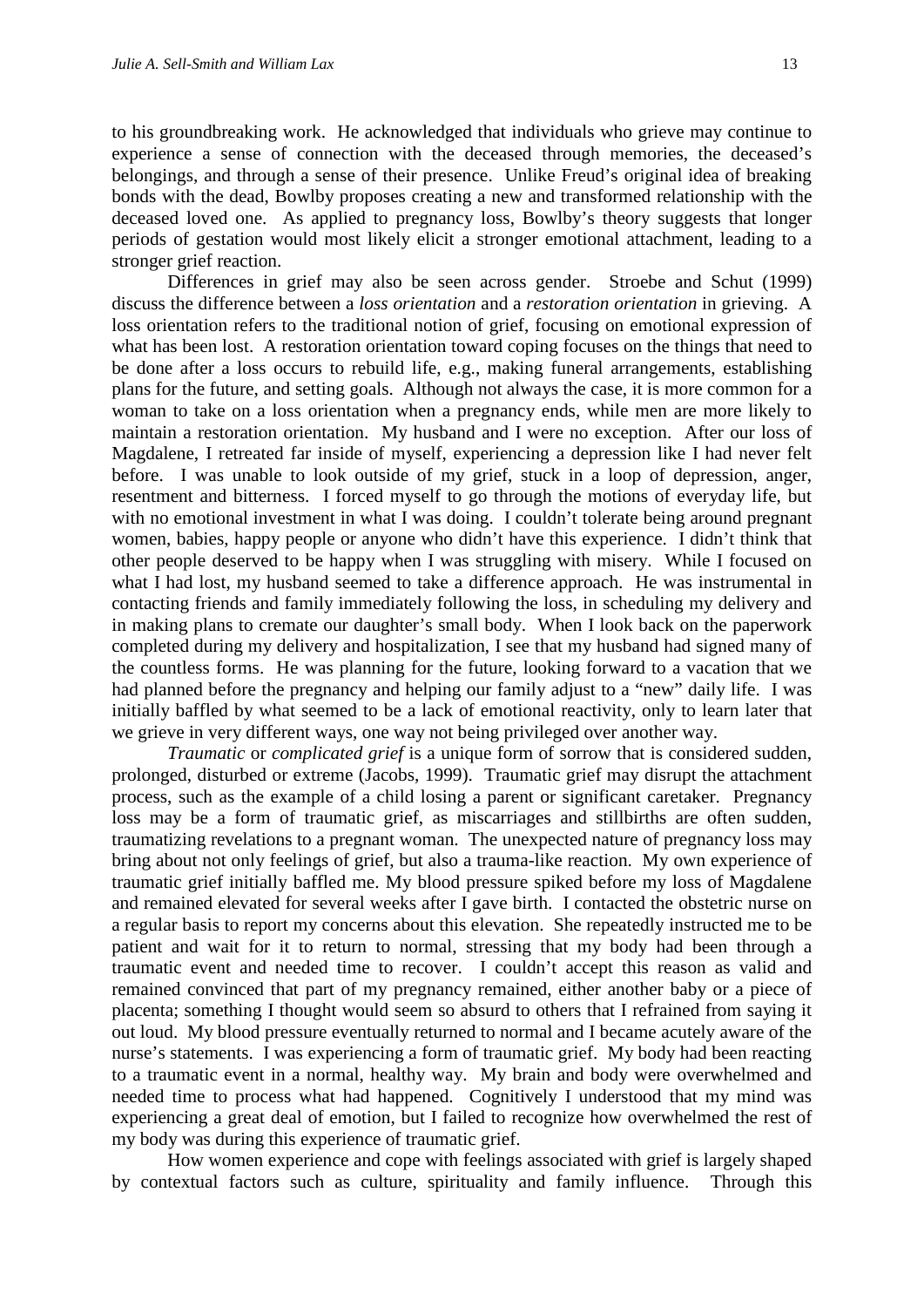exploration of grief and associated feelings, I have come to understand that there is no specific recipe for grieving. Why some women openly express sadness and others keep it concealed is largely influenced by the family and the society within which they reside. A friend recently disclosed to me that she had a miscarriage as a teenager and was relieved for the loss of an unplanned pregnancy. This story reminded me that multiple contexts may come together and play a significant role in how women respond to miscarriage and whether they even view a miscarriage as a form of loss.

#### **Conclusions, Social Justice Considerations and Future Directions**

What started out as a quantitative and empirically-based dissertation, evolved into a richer text that challenged my preconceived notions of what constitutes effective research and knowledge-generation. The evolution of my dissertation proved to be a learning experience in the creation of new knowledge.

As I began to change my focus from empiricism to postmodern autoethnography, a parallel process began to emerge. I had experienced pregnancy loss while writing my research proposal and again while writing the results of my study. I felt that I was being drawn to my topic of expertise in a highly personal and meaningful way. I recognized on an intimate level that I cannot maintain a safe distance from this subject material and explore it from the lens of an "objective" researcher. I am heavily situated within the context of my study and will "taint" the results with my own experience, interpretations and feelings. Instead of trying to keep a façade of objectivity, I realize that I am more authentic when I acknowledge my own "situatedness" and draw awareness to the role I play in creating and shaping knowledge. Once I abandoned this notion of pseudo-objectivity, I was able to look at my data in all of its shapes and forms. Opening myself up to consider many different forms of data, from the written and spoken experience of others, my own emails and journal entries, poetry to popular culture, added a layer of richness to research and reinforced the idea that knowledge can come from multiple, acceptable sources. The process has forever changed the way I view "data."

I would be remiss if I didn't address how this process served a dual purpose of meeting requirements for a doctoral degree and helping me process my own thoughts and feelings related to pregnancy loss. The process of constantly bouncing my own reactions off of the reactions of others and the literature benefitted me in myriad therapeutic ways. By seeing that others had similar or even dissimilar reactions and experiences, I was able to normalize many of my outcast thoughts and feelings, further shaping my own reproductive story. At times, the rage and resentment that I felt from my losses gave me the momentum to power through this project in a raw and genuine way. The support that I received through the pregnancy loss group helped serve this dual purpose as well. I felt accepted by a community of women who understand my experience in an intimate way. This personal validation was necessary for me to heal and process these multiple experiences. I was also able to look at others' posts and responses through the eyes of a researcher. I came to understand the expressions of emotion, personhood and the meanings created from loss on this dual level; as that of a grieving mother and as that of a future psychologist. These multiple methods of inquiry led to multiple methods of my own acquisition of knowledge.

The field of psychology is embracing the concept of social justice. The shift in acceptance of qualitative methodologies such as AE as legitimate forms of research may further promote social justice. Instead of concealing personal, social, cultural and political factors that affect our research, qualitative methodologies not only acknowledge their existence, but embrace them as part of the formal research process. The matter of pregnancy loss may be considered a topic of social justice since it impacts a number of women of all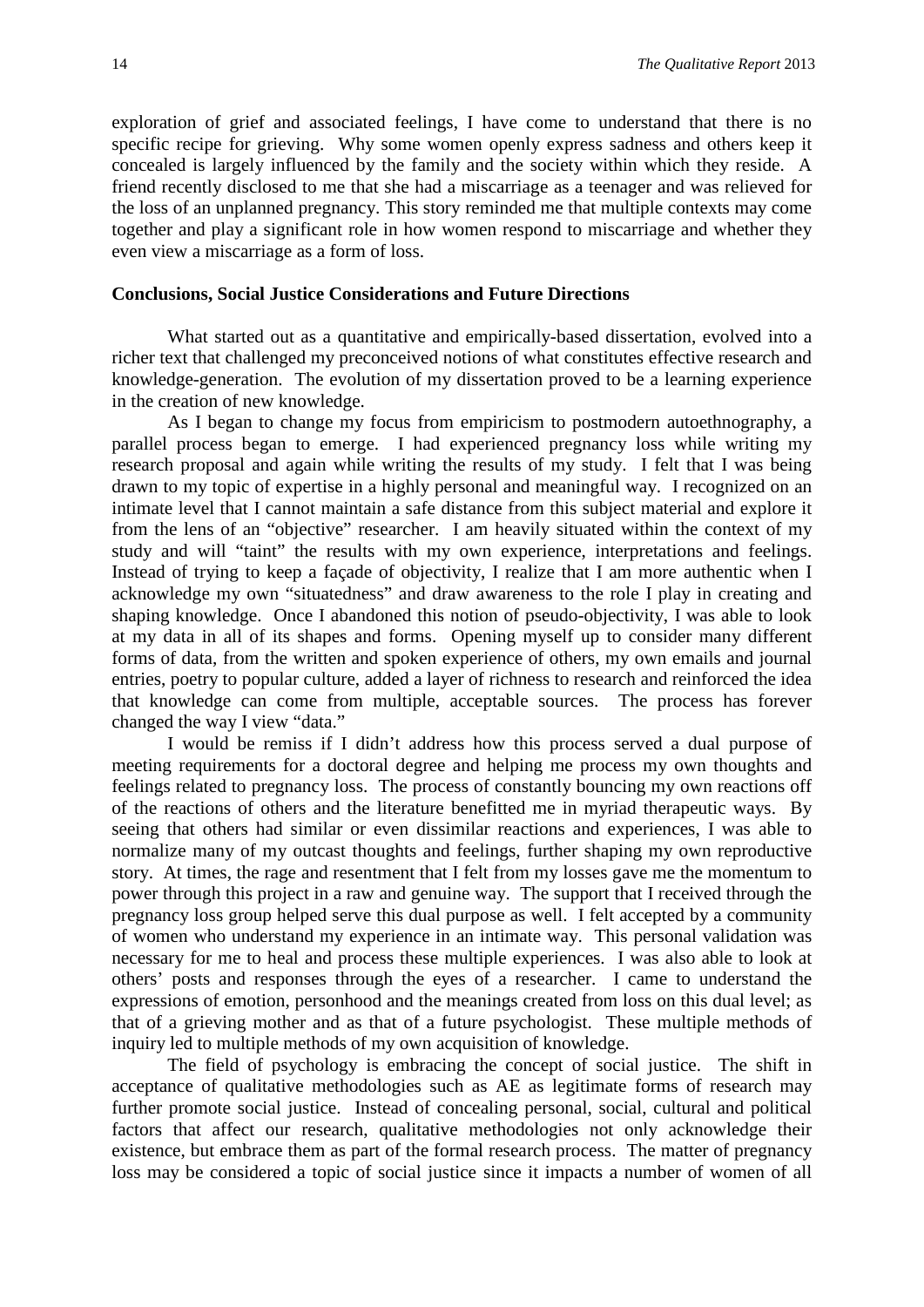races, ethnicities, social standing, etc. who have historically been silenced and shamed for open discussion of this subject. I hope this project can serve to highlight the problem of pregnancy loss, emphasize how it affects women and men who experience it, and help others realize there is no one way to heal from such an occurrence.

This dissertation may also highlight directions for future research and clinical training. While I made the transition to a qualitative-oriented methodology, there remains a need for quantitative research with randomized clinical trials, large sample sizes and adequate control groups. Although we intuitively "know" that mind-body practices are healthy for pregnant women, we need the "hard" data to back up these claims. More qualitative studies are needed exploring topics such as: the pregnancy of the therapist, the pregnancy loss of the therapist as an unpreventable disclosure in the therapy setting, men's reactions to pregnancy loss, children's reactions to loss, as well as healthcare provider's experience of miscarriage and stillbirth. While these topics are beyond the scope of this dissertation, they remain under-explored topics and could build on the established foundation of knowledge. In addition, training programs in clinical psychology may consider bolstering their exploration of grief and loss issues in the classroom. Rather than mentioning bereavement as an aside, training programs may consider dedicating an entire elective course to teaching theories and psychotherapy models surrounding grief and loss. Finally, I hope this dissertation can serve as an example for other doctoral programs in psychology, emphasizing the importance of teaching multiple methodologies to students embarking on research. Helping students recognize the value in qualitative methodologies, particularly those that examine one's own self in the process of knowledge generation, can inform research in a rich way. The contributions of postmodern thought and the role of context can add layers of richness to less than "objective" forms of empirical research.

I hope to make a contribution to the knowledge base in the field of pregnancy loss. I hope that my reflections and observations can help guide practitioners in meaningful discourse with their clients, patients and friends. And ultimately, I hope my words can bring some comfort to those experiencing this unique form of loss.

#### **References**

Bowlby, J. (1969). *Attachment, separation and loss.* New York, NY: Basic Books.

- Cecil, R. (Ed.). (1996). *Anthropology of pregnancy loss: Comparative studies in miscarriage, stillbirth and neonatal death* (Vol. 16). Oxford, UK: Berg.
- Clarke, M. (1992). Memories of breathing: A phenomenological dialogue: Asthma as a way of becoming. In J. Morse (Ed.), *Qualitative health research* (pp. 123-140). Newbury Park, CA: Sage.
- Côté-Arsenault, D. (2003). Weaving babies lost in pregnancy into the fabric of the family. *Journal of Family Nursing*, *9*(1), 23-37.
- Doka, K. J. (1989). Disenfranchised grief. In K. J. Doka (Ed.), *Disenfranchised grief: Recognizing hidden sorrow* (pp. 3–11). New York, NY: Lexington Books/Free Press.
- Duncan, M. (2004). Autoethnography: Critical appreciation of an emerging art. *International Journal of Qualitative Methods*, *3*(4), Article 3.
- Ellis, C., & Bochner, A. (2000). Autoethnography, personal narrative, reflexivity: Research as subject. In N. K. Denzin & Y. S. Lincoln (Eds.), *The handbook of qualitative research* (2nd ed., pp. 733–768). Thousand Oaks, CA: Sage.
- Fontes, L. A. (2008). *Interviewing clients across cultures: A practitioner's guide.* New York, NY: Guilford Press.
- Freud, S. (1917). Mourning and melancholia. *Standard Edition, 14*, 243–258.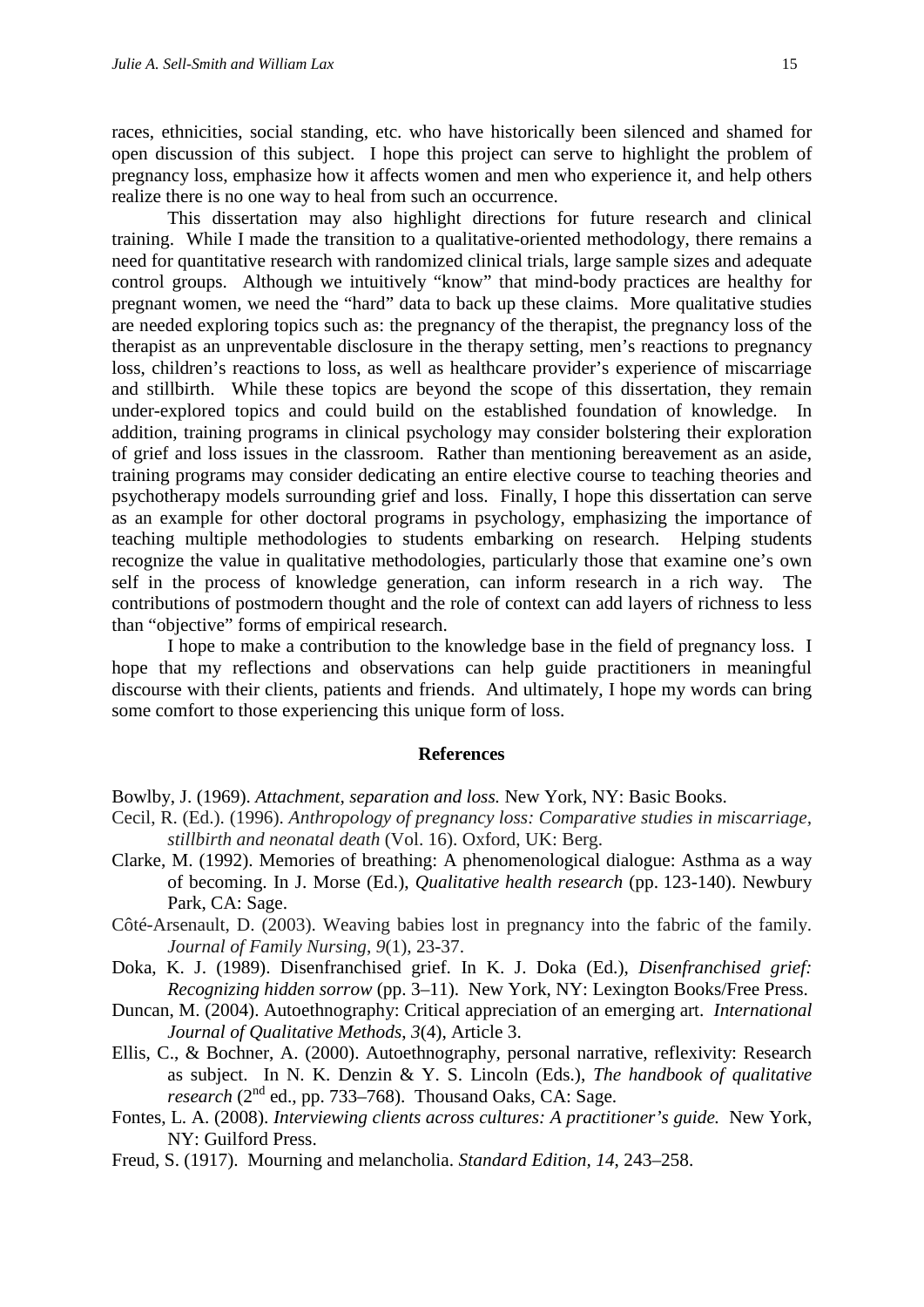- Frost, J., Bradley, H., Levitas, R., Smith, L., & Garcia, J. (2007). The loss of possibility: Scientisation of death and the special case of early miscarriage. *Sociology of Health & Illness, 29*(7), 1003-1022.
- Holt, N. L. (2001). Beyond technical reflection: Demonstrating the modification of teaching behaviors using three levels of reflection. *Avante*, *7*(2), 66-76.
- Jacobs, S. (1999). *Traumatic grief: Diagnosis, treatment, and prevention.* Castleton, NY: Psychology Press.
- Jaffe, J., & Diamond, M. O. (2011). *Reproductive trauma.* Washington, DC: American Psychological Association.
- Kubler-Ross, E. (1969). *On death and dying.* New York, NY: Routledge.
- Layne, L. (1996). Never such innocence again: Irony, nature, and technoscience in narratives of pregnancy loss. In R. Cecil (Ed.), *Comparative studies in pregnancy loss* (pp. 131- 152)*.* Oxford, UK: Berg.
- Leith, V. M. (2009). The search for meaning after pregnancy loss: An autoethnography. *Illness, Crisis & Loss, 17*(3), 201-221.
- Mills, J., Bonner, A., & Francis, K. (2006). The development of constructive grounded theory. *International Journal of Qualitative Methods, 5(1),* Article 3.
- Murphy, F., & Philpin, S. (2010). Early miscarriage as 'matter out of place': An ethnographic study of nursing practice in a hospital gynecological unit. *International Journal of Nursing Studies*, *47*(5), 534-541.
- Paulette, L. (1993). A choice for K'aila. *Humane Medicine*, *9*(1), 13-17.
- Renner, C. H., Verdekal, S., Brier, S., & Fallucca, G. (2000). The meaning of miscarriage to others: Is it an unrecognized loss? *Journal of Personal & Interpersonal Loss*, *5*(1), 65-76.
- Rice, P.L. (2000). When the baby fails!: The cultural construction of miscarriage among Hmong women in Australia. *Women & Health, 30*(1), 85-103.
- Sparkes, A. C. (1996). The fatal flaw: A narrative of the fragile body-self. *Qualitative Inquiry*, *2*(4), 463-494.
- Stroebe, M., & Schut, H. (1999). The dual process model of coping with bereavement: Rationale and description. *Death Studies, 23,* 197–224.
- Wall, S. (2006). An autoethnography on learning about autoethnography. *International Journal of Qualitative Methods, 5(2),* Article 9.

#### **Author Note**

Julie Sell-Smith, Psy.D., is a recent graduate of Union Institute & University. She is currently working as a postdoctoral fellow in clinical psychology in a private practice in Cincinnati, OH. She is interested in specializing in the areas of grief, loss, women's issues and reproductive traumas.

William D. Lax, Ph.D., is dean of the graduate psychology programs at Union Institute & University. He has published numerous articles on the theory and practice of family therapy, particularly Narrative Therapy and other postmodern practices, and has presented at workshops internationally. He is a licensed psychologist in Vermont with over 30 years of experience in clinical practice and is Board Certified in Couple and Family Psychology by the American Board of Professional Psychology.

Correspondence concerning this article should be addressed to Julie Sell-Smith. Email: Julie.sell-smith@email.myunion.edu

Copyright 2013: Julie A. Sell-Smith, William Lax, and Nova Southeastern University.